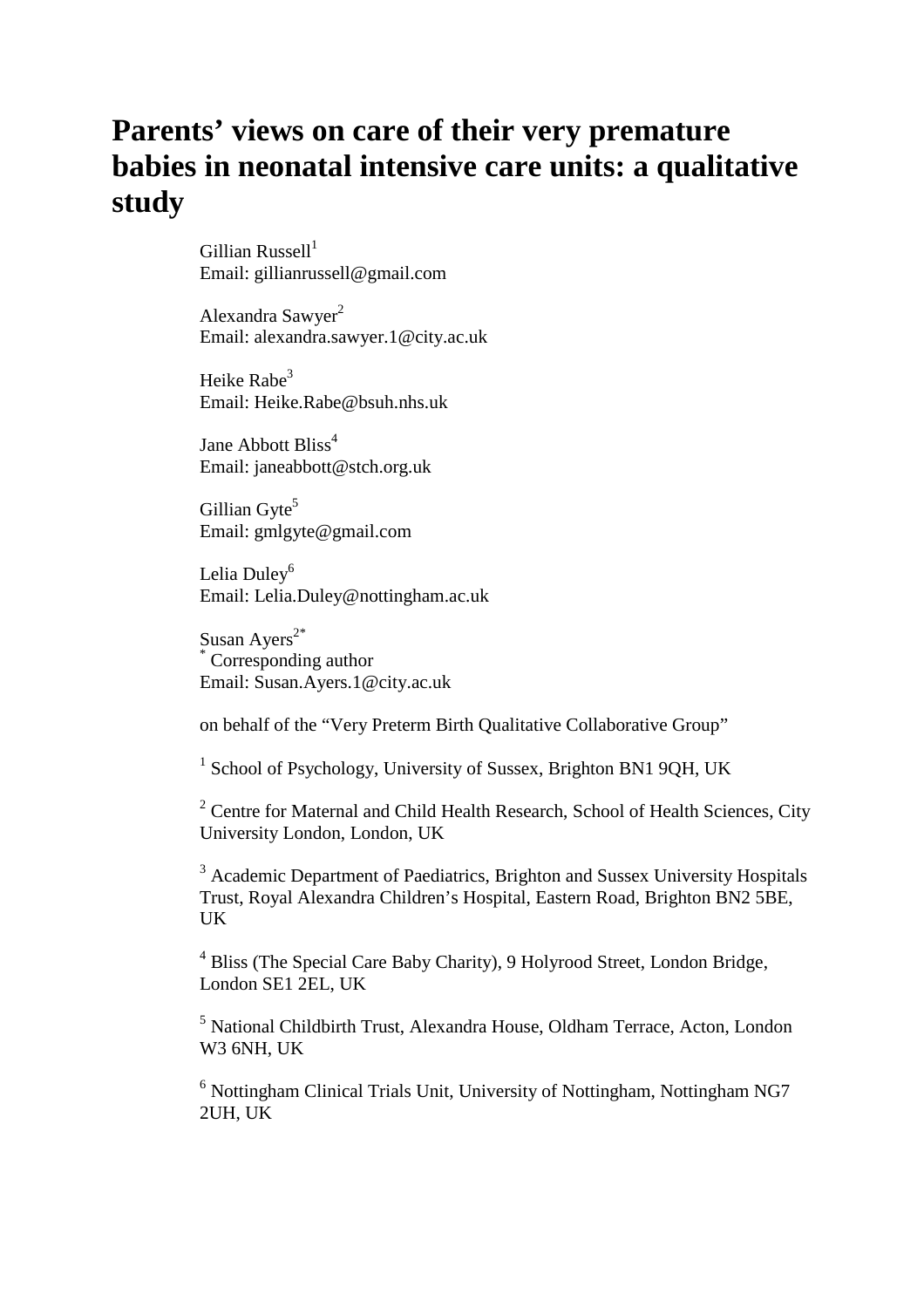## **Abstract**

### **Background**

The admission of a very premature infant to the neonatal intensive care unit (NICU) is often a difficult time for parents. This paper explores parents' views and experiences of the care for their very premature baby on NICU.

### **Methods**

Parents were eligible if they had a baby born before 32 weeks gestation and cared for in a NICU, and spoke English well. 32 mothers and 7 fathers were interviewed to explore their experiences of preterm birth. Although parents' evaluation of care in the NICU was not the aim of these interviews, all parents spoke spontaneously and at length on this topic. Results were analysed using thematic analysis.

### **Results**

Overall, parents were satisfied with the care on the neonatal unit. Three major themes determining satisfaction with neonatal care emerged: 1) parents' involvement; including looking after their own baby, the challenges of expressing breast milk, and easy access to their baby; 2) staff competence and efficiency; including communication, experience and confidence, information and explanation; and 3) interpersonal relationships with staff; including sensitive and emotional support, reassurance and encouragement, feeling like an individual.

### **Conclusions**

Determinants of positive experiences of care were generally consistent with previous research. Specifically, provision of information, support for parents and increasing their involvement in the care of their baby were highlighted by parents as important in their experience of care.

# **Keywords**

Preterm birth, Neonatal intensive care unit, Qualitative research

# **Background**

Preterm birth is the single most important determinant of adverse outcomes in terms of survival, quality of life, psychosocial and emotional impact on the family. Very preterm birth accounts for 1.4% of live births in the UK but 51% of infant deaths [1], and of those babies that do survive 5-10% develop cerebral palsy. Those without disability have a two-fold or greater increased risk for developmental, cognitive and behavioural difficulties [2,3].

Preterm birth and subsequent hospitalisation of the baby are associated with psychological strain and emotional stress for the parents [4,5]. The admission at birth of a very premature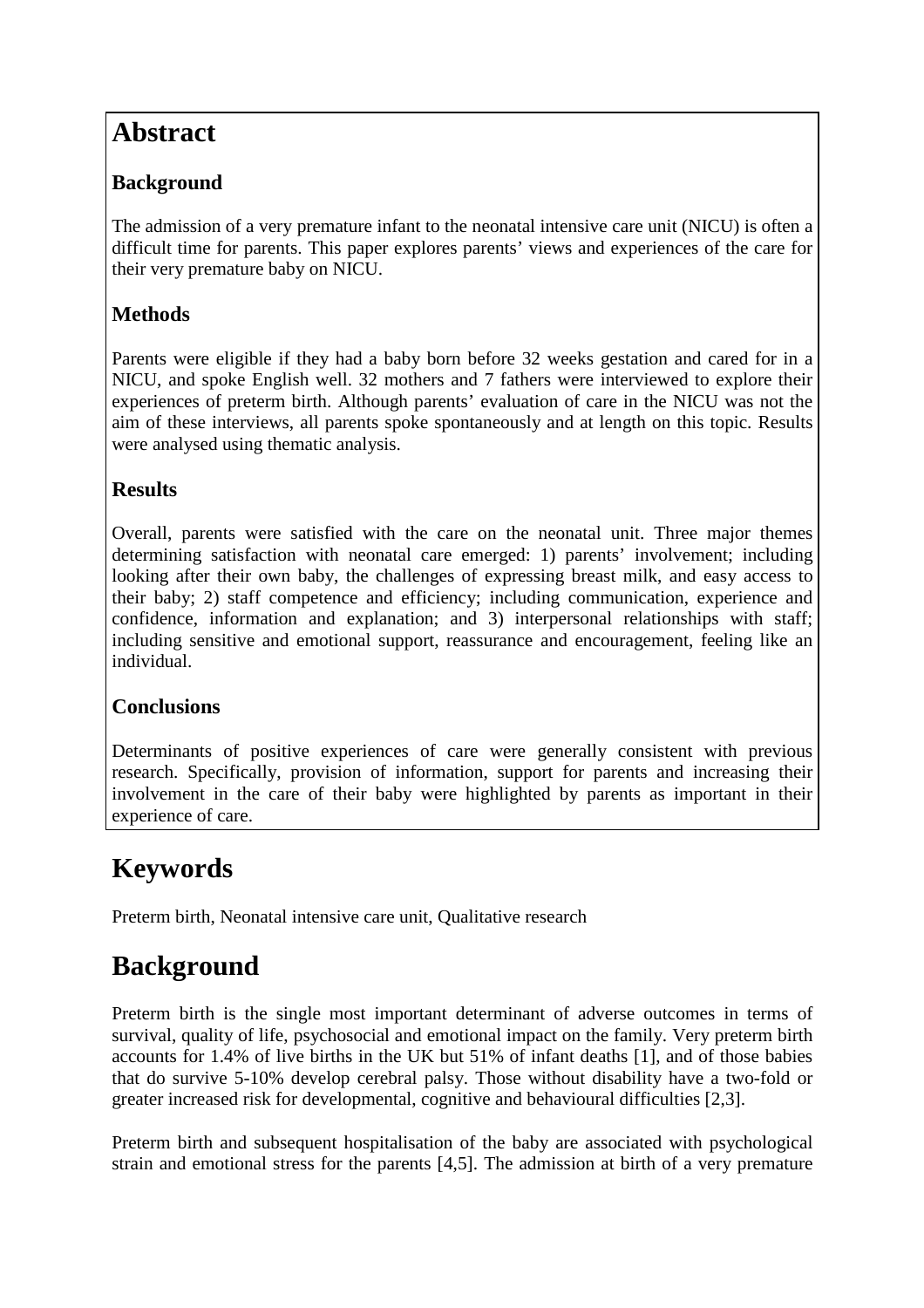infant to the neonatal intensive care unit can be highly traumatic and distressing for parents [6]. Growing awareness of how difficult this experience can be for parents has contributed to significant changes to enhance family-centred care within Neonatal Intensive Care Units (NICU). Family centred care involves healthcare professionals actively considering parents' experience of having a premature baby, and working within a policy framework to improve families' experiences of care by changing the NICU environment to be more personalised and supportive of their needs [7-10].

Understanding of peoples' experiences of healthcare services has improved considerably over recent decades [11,12]. An increasing number of studies have used qualitative methods to explore what staff can do to help parents during their baby's stay on the neonatal unit, and to highlight areas of care particularly important to parents [13]. For example, as part of The Parents of Premature Babies Project: Your Needs (POPPY Project), 55 interviews were conducted with parents of preterm babies about their experiences of care on the neonatal unit. Parents most valued consistent, clear information, receiving emotional support, and practical guidance and encouragement in caring for their baby [7]. Another study highlighted mothers' anxiety regarding lack of knowledge of the neonatal equipment, wires and monitors [14]. Encouraging parents to spend more time with their infant and to actively participate in their care has also been shown to increase parental satisfaction [15]. One study reported that the baby's medical condition was not related to parents' assessment of care in the NICU; rather, the emphasis was on the personal and communication aspects of care [16]. Improving our understanding of what is important to parents of premature babies about their experiences of NICU may assist healthcare services in better supporting and caring for parents, and consequently their preterm infants. Few studies have explored fathers' perceptions of care on NICU, which is essential in facilitating family centred care.

We conducted a qualitative study exploring parents' experiences and satisfaction with care during and immediately after the birth of their very premature baby [17]. Studies have shown that interviews with patients provide a richer and often more realistic picture of the care they received in comparison to surveys [18]. Although parents' evaluation of care in the NICU was not the aim of these interviews, all parents spoke spontaneously and at length on this topic. We therefore analysed parents' experiences of NICU separately, and the results are reported here.

## **Methods**

A qualitative study of preterm birth using purposive sampling where all eligible parents whose baby was born at one of three hospitals in the previous six months were invited to take part. 32 mothers and 7 fathers agreed (26%) and were interviewed to explore their experiences of preterm birth. Recruitment took place between June 2011 and November 2011 at three tertiary care centres in South East England.

### **Participants**

Parents were eligible to take part if they had a baby born before 32 weeks gestation and spoke English well. They were eligible if at least one member of the couple wanted to participate or if they were single. Parents of babies who died were also included so that the sample also represented the experience of this group of parents of preterm babies.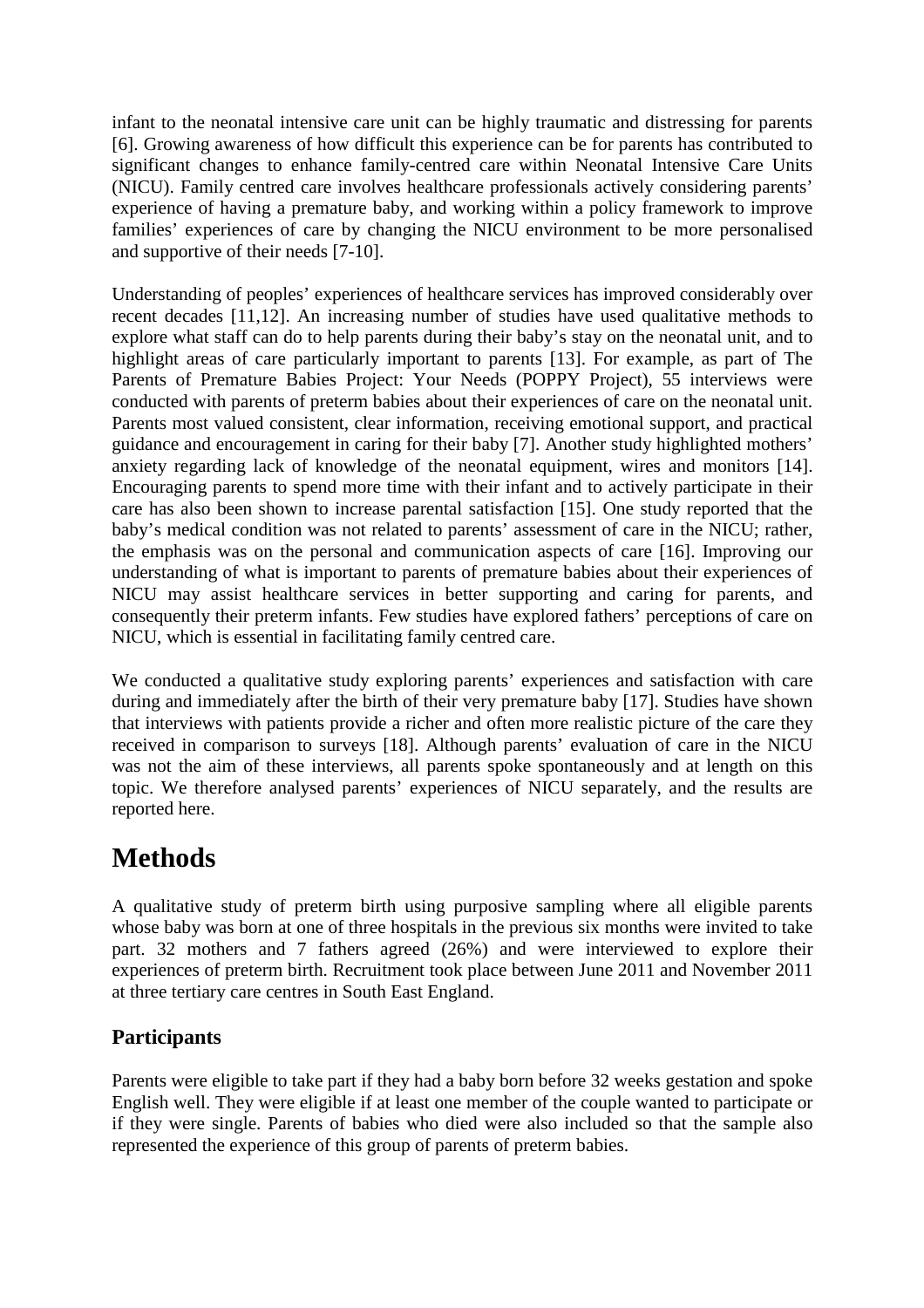#### **Design and procedure**

Parents were recruited from three tertiary care centres in South East England by posters in the neonatal units or by letter of invitation. Letters were either posted or given to parents if they had been on the neonatal unit for longer than two weeks and met the eligibility criteria. Parents returned a card indicating their willingness to participate, and the study researcher then contacted them to discuss the study and arrange the interview. Before the start of the interview parents were given the opportunity to ask questions and informed that participation was entirely voluntary. Parents were also informed that any information provided would be confidential and anonymised. All parents gave written informed consent. All interviews were conducted by one of the authors (AS), who is a psychologist with experience of interviewing women in the perinatal period. Interviews lasted for approximately 45 minutes, and were recorded and then transcribed with all identifying information removed. Parents were interviewed separately in the cases where both the mother and father were participating, with the exception of two couples who specifically requested to be interviewed together. Interviews were concluded when no new information emerged and data saturation had been achieved.

### **Materials**

An interview schedule was used consisting of 12 open-ended questions. Questions related to parents' experiences during the birth (e.g. can you describe what happened during the birth of your baby?) and their satisfaction with care (e.g. was there anything particular about the care you received, at birth and immediately after your baby was born, that you were particularly happy/unhappy with?) and covered topics such as who was involved at the birth and which aspects of care had a particular impact on parents. These results have been reported elsewhere [17,19]. Parents were not asked direct questions about their experiences of neonatal care but all chose to discuss the topic spontaneously and in depth during the interview. As the interviewer had the freedom to follow a line of enquiry introduced by the parent, parents were encouraged to elaborate on their responses. A questionnaire was also administered to obtain socio-demographic information. Basic obstetric and neonatal data were collected from medical records.

#### **Data analysis**

Inductive thematic analysis was used to carry out qualitative analysis of the interview transcripts in order to identify, analyse, and report themes and patterns within the data. Thematic analysis offers an accessible and theoretically flexible, as well as systematic, approach to analysing qualitative data [20]. In line with the thematic analysis method, transcripts were firstly read and re-read so as to become familiarised with the data, and initial codes of interest were generated. Initial codes were then organised into potential themes and relevant codes were collated under these themes. Following this, themes were reviewed in relation to the generated codes and the entire data set. Finally, themes were named and defined. NVivo Version 10 qualitative analysis software was used to sort codes and themes. For this report, direct quotes are coded (number = participant number; mother/father;  $D/C =$ baby discharged from hospital,  $NICU = baby$  in hospital,  $Dec. = baby$  deceased) to ensure anonymity.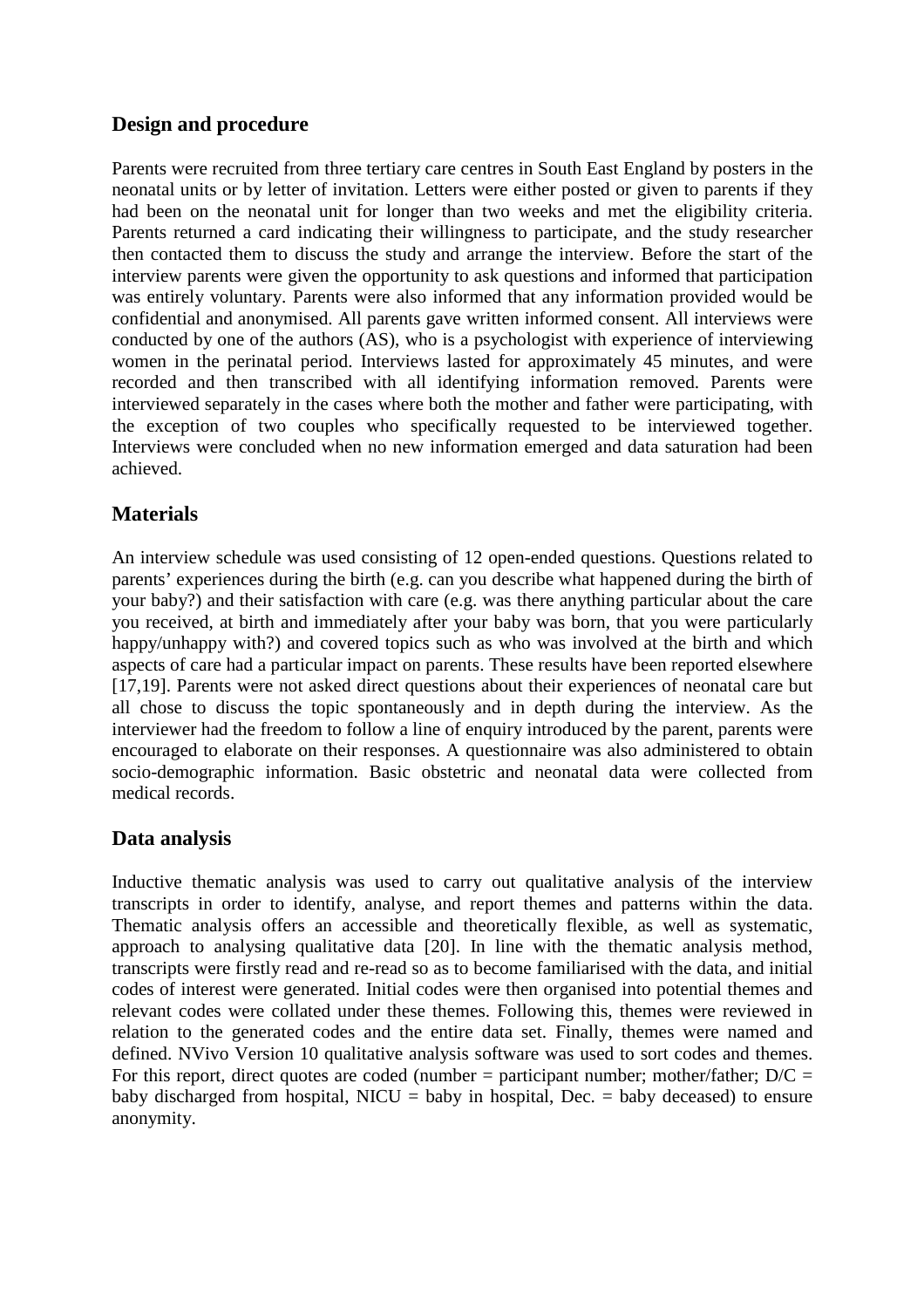#### **Ethical approval**

The study received approval from the National Research Ethics Committee South East Coast – Kent. Reference: 11/LO/0143. Date of approval: 13th May 2011.

## **Results**

Between January and June 2011, 123 couples or single parents were approached and 39 (26%) returned cards indicating their interest in participating in the research (32 mothers and 7 fathers). Interviews were conducted in a quiet room either at the parent's home ( $n = 34$ ) or in the hospital  $(n = 5)$ . Demographic and obstetric characteristics are given in Table 1. Parents were between 25 and 44 years old, the majority were White European and either married or cohabiting. Babies were born between 24 and 32 weeks gestation. The sample included two mothers whose babies had died following birth. Overall 84% of women reported pregnancy complications and 94% of babies had neonatal complications.

| <b>Parent details</b>             | $N = 39$ (%) |
|-----------------------------------|--------------|
| <b>Ethnicity</b>                  |              |
| White European                    | 29 (74)      |
| Indian                            | 3(8)         |
| Pakistani                         | 2(5)         |
| Filipino                          | 2(5)         |
| Other                             | 3(8)         |
| <b>Marital Status</b>             |              |
| Married/Living with partner       | 37 (94)      |
| Partner                           | 1(3)         |
| Separated                         | 1(3)         |
| <b>Education</b>                  |              |
| None                              | 2(5)         |
| GCSEs/O Levels                    | 9(23)        |
| A-Levels/Diploma/City & Guilds    | 12(31)       |
| Undergraduate                     | 6(15)        |
| Postgraduate                      | 2(5)         |
| Professional                      | 8(21)        |
| <b>Employed</b>                   | 33(85)       |
| <b>Income</b> $(n = 37)$          |              |
| $<$ £10,000                       | 3(8)         |
| £10,000 - £19,999                 | 7(19)        |
| £20,000 - £29,999                 | 15(41)       |
| £30,000 - £39,999                 | 6(16)        |
| > £40,000                         | 6(16)        |
| <b>BIRTH DETAILS</b>              | $N = 32(%)$  |
| <b>Gestation at birth (weeks)</b> |              |
| 31-32                             | 11(35)       |
| 30-31                             | 3(9)         |
| 29-30                             | 3(9)         |
| 28-29                             | 3(9)         |
| 27-28                             | 4(13)        |
| 26-27                             | 4(13)        |
| $25 - 26$                         | 1(3)         |

**Table 1 Demographic and obstetric characteristics of sample**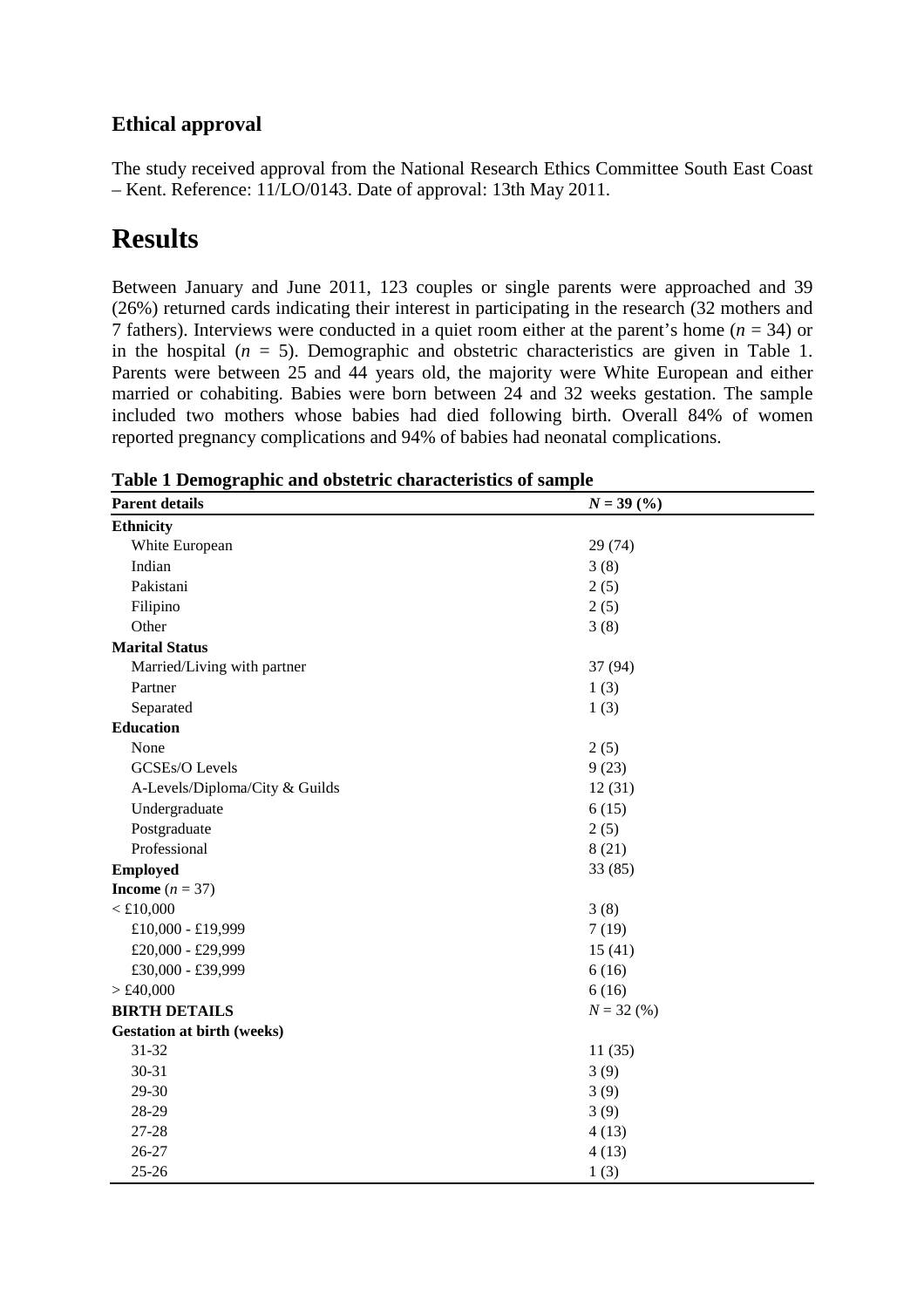| $24 - 25$                                  | 3(9)                  |
|--------------------------------------------|-----------------------|
| Type of birth                              |                       |
| Vaginal                                    | 13 (40)               |
| Caesarean                                  | 19(60)                |
| <b>Multiple Birth</b>                      | 11 (34)               |
| <b>Parity</b>                              |                       |
|                                            | 24 (75)               |
| 2                                          | 6(19)                 |
| 3                                          | 2(6)                  |
| Mean days on neonatal unit (SD and Range)  | 49.6 (25.1; 25-115)   |
| Baby on neonatal unit at time of interview | 6(19)                 |
| Mean time since birth (SD and Range)       | 154 days (57; 44-344) |

Three major themes were identified as contributing to parents' satisfaction with neonatal care: 1) parents' involvement; 2) staff competence and efficiency; and 3) interpersonal relationships with staff. Table 2 displays an overview of the themes with quotes which best illustrate the themes and shows in how many interviews these themes were mentioned. These themes are described below.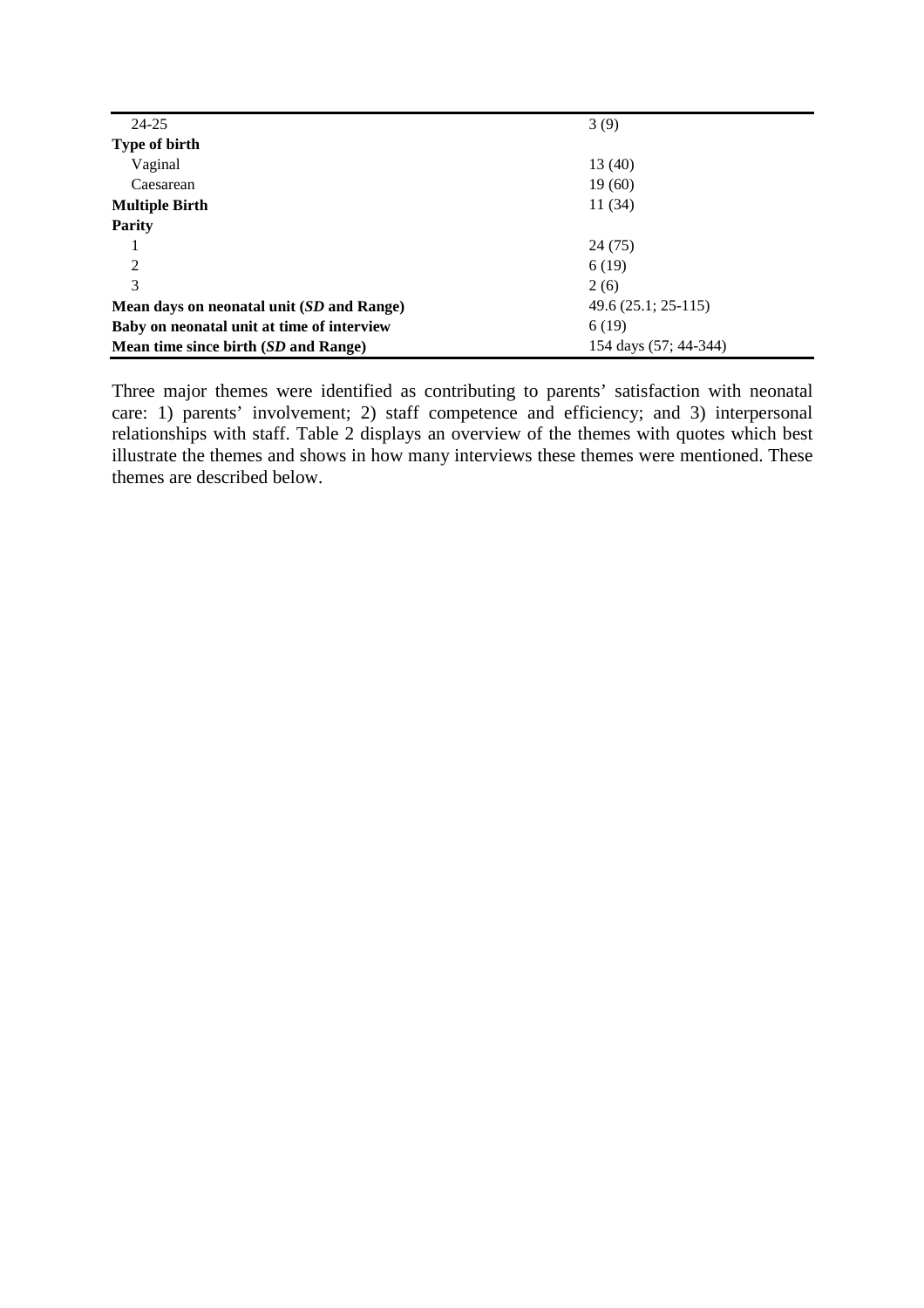| <b>Theme</b>                                | <b>Quotes</b>                                                                                                                                                                                                                                                                                                                                                                                                                                                                                                                                                                                                                  | Number of<br>interviews theme<br>was in $(N=37)$ |
|---------------------------------------------|--------------------------------------------------------------------------------------------------------------------------------------------------------------------------------------------------------------------------------------------------------------------------------------------------------------------------------------------------------------------------------------------------------------------------------------------------------------------------------------------------------------------------------------------------------------------------------------------------------------------------------|--------------------------------------------------|
| <b>Parents' involvement</b>                 |                                                                                                                                                                                                                                                                                                                                                                                                                                                                                                                                                                                                                                |                                                  |
| Looking after their<br>own baby             | "[The neonatal unit] are great about you being able to open the incubator and they get you very involved in looking after<br>them, and changing nappies, and cleaning bottoms and so you're doing as much of the care as you can." (12, mother,<br>$D/C$ ).                                                                                                                                                                                                                                                                                                                                                                    | 22                                               |
|                                             | "I had lovely [name of nurse], who's a great nurse, and she showed me how to change the nappies straight away which<br>was all a bit fumbly with at first, and you're very nervous." (20, mother, NICU)                                                                                                                                                                                                                                                                                                                                                                                                                        |                                                  |
|                                             | "It was a long time before we was allowed to change nappies. But once we were, we had to always ask permission. So she<br>didn't feel like ours for a very, very long time. It felt like this baby that I'd had but almost given away, if that makes sense"<br>(19, mother, D/C)                                                                                                                                                                                                                                                                                                                                               |                                                  |
|                                             | "And I think as a mum you do feel quite helpless at that point, because you think 'this is my contribution to her care at<br>the moment, because everyone else is having to care for her because she's so tiny.' So that really was quite good for me."<br>(1, mother, D/C)                                                                                                                                                                                                                                                                                                                                                    |                                                  |
| The challenges of<br>expressing breast milk | "I kept asking, when do I start expressing, I I'm rubbing the, trying to get it to come out but nothing's working um and it<br>was about day 4, I think before they said to me, oh yea, here's a kit, go and express" (21, mother, $D/C$ )                                                                                                                                                                                                                                                                                                                                                                                     | 10                                               |
|                                             | "Normally they say don't express or breast-feed for about 3 days if you've had an emergency C-section and things like<br>this and get time for the milk. Whereas the baby unit was literally from straight away 'oh we need some breast milk, we<br>need breast milk, we need breast milk,' which put C under excessive pressure and stress, because she felt like she was<br>letting R down, even though she wasn't really ready herself to actually start for it." $(4, father, D/C)$                                                                                                                                        |                                                  |
| Easy access                                 | "Yeah, I really appreciated [the diary]. They sent it back with all his stuff. And I thought that was really important, cos<br>it's hard not being able to go and see him. But to be able to call in afterwards and read this little diary was really nice."<br>(2, mother, D/C)                                                                                                                                                                                                                                                                                                                                               | 14                                               |
|                                             | "[The neonatal staff] appreciate that there's a bond between parents and baby that needs to be maintained. The biggest<br>plus was the (neonatal) unit got us a $[]$ room over the road." (4, father, $D/C$ )                                                                                                                                                                                                                                                                                                                                                                                                                  |                                                  |
| <b>Staff competence and</b><br>efficiency   |                                                                                                                                                                                                                                                                                                                                                                                                                                                                                                                                                                                                                                |                                                  |
| Communication                               | "It was a busy environment, and so if communication had been bad I would have said, 'I can appreciate why it was bad',<br>but it wasn't, it was really good, so communication for me was number 1. Absolute number 1. And that really helped, that<br>felt, made us really reassured. It gave us confidence throughout the whole experience. Really good." (1, father, D/C).<br>"At (Hospital A), I used to have to keep checking the board, and I'm like 'It says up there he's having a scan. What's he<br>having a scan for?' and they're like 'We dunno.' And I'm like 'What do you mean you don't know?" (2, mother, D/C) | 19                                               |

**Table 2 Themes, quotes, and number of interviews themes were mentioned**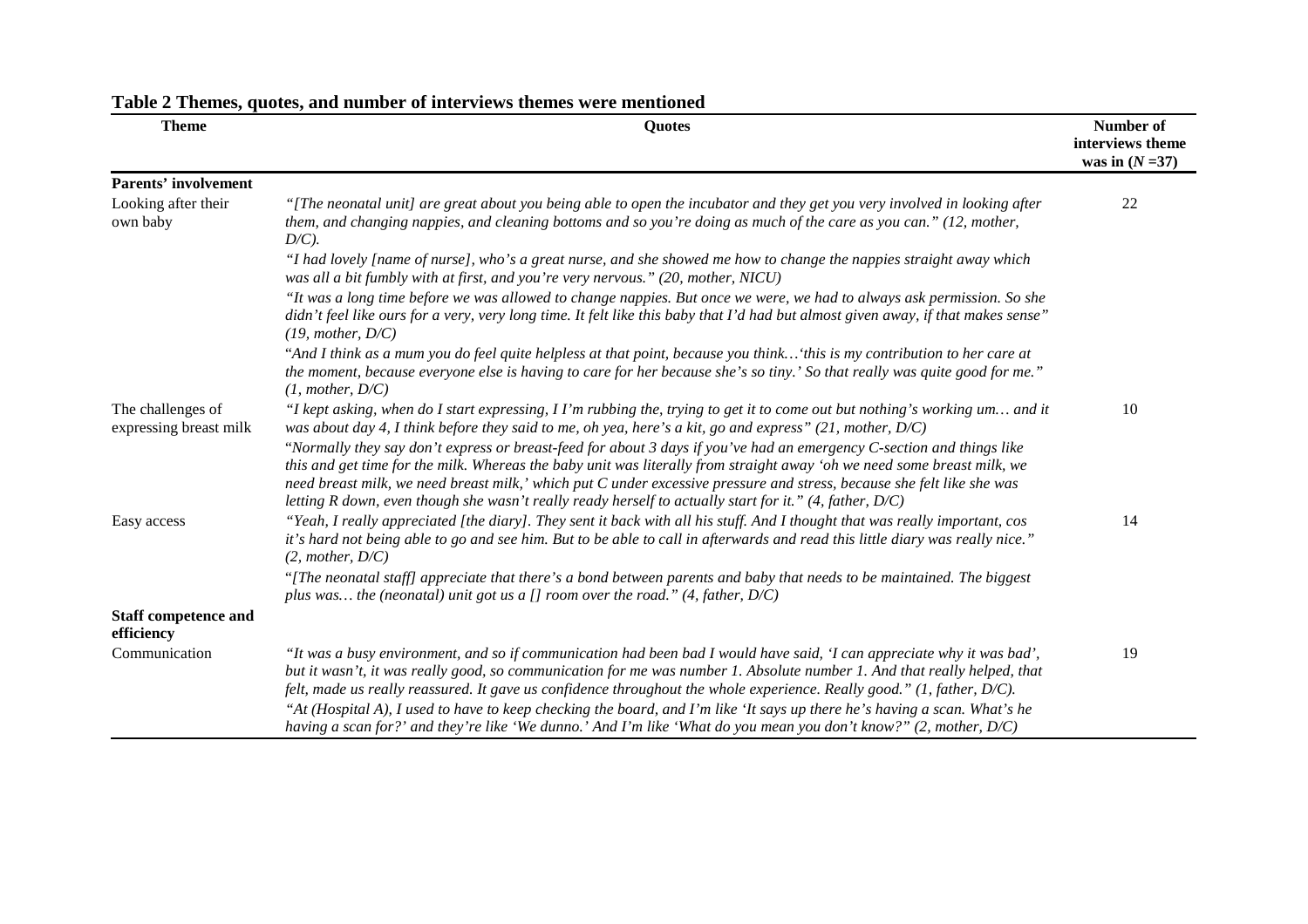|                                                     | "Because you come in one day, say the day before, especially there was a guy there that, he promoted to hold her, literally<br>whenever we was in, either of us, he would say, 'Hold her, it's the best thing you could do'. And then you'd come in the<br>next day thinking 'oh yes, I get to hold her'. And you have a different nurse that says, 'no, no you've held her this week,<br>you don't need to hold her for the rest of the week'. So it would be very and then you'd almost feel devastated that you<br>couldn't do that." $(19, mother, D/C)$ . |    |
|-----------------------------------------------------|----------------------------------------------------------------------------------------------------------------------------------------------------------------------------------------------------------------------------------------------------------------------------------------------------------------------------------------------------------------------------------------------------------------------------------------------------------------------------------------------------------------------------------------------------------------|----|
|                                                     | "the other doctors had decided, that it was too soon and they needed to wait a bit longer, but nobody had told us that, so<br>we're expecting results, and we're not getting anything we haven't even had the test" (21, mother, $D/C$ )                                                                                                                                                                                                                                                                                                                       |    |
| Experience and<br>confidence                        | "if there was someone on I'd think, 'Oh yeah, I really like them, they seem to really know, you know, be on the ball' and<br>I felt confident. And I did feel very sort of reassured, erm, that she [the nurse] was very, you know no nonsense kind of<br>like very came across very confident." (6, mother, dec).                                                                                                                                                                                                                                             | 17 |
|                                                     | "It was reassuring as well, because it was almost one-on-one care. So it was like she was being monitored the whole time.<br>If she needed anything, there was somebody there straight away. Erm, so you felt that you could leave her, and there was<br>nothing we could do, it was just the medical staff and they needed to do what they needed to do." (1, father, D/C).                                                                                                                                                                                   |    |
|                                                     | "All the doctors that were there, as far as I'm concerned, were the experts. The doctors had, you know, been in this<br>industry for like 15, 20, 25 years. They knew, they knew their stuff inside out you know, the information was never<br>flaky" (16, mother, $D/C$ ).                                                                                                                                                                                                                                                                                    |    |
|                                                     | "And both of them [the nurses] said 'We wouldn't continue support.' and I think you appreciate that because you want to<br>know. They come with many, many years of experience and they've seenbabies in this situation." (32, mother, dec)                                                                                                                                                                                                                                                                                                                    |    |
|                                                     | "95% of the women at [Hospital B] are lovely, you can't fault them but if you'd ring up at night, and you'd get a certain<br>nurse you'd go 'Oh $s**t'$ ', because they just, they never kind of, seemed to be on the ball It's just your heart would sink if<br>you got a certain nurse you'd go, 'Oh god', whereas if I knew I had a good nurse, I felt very confident. If I knew I had a<br>not so good nurse, I'd be agitated' (23, mother, NICU)                                                                                                          |    |
| Information and<br>explanation                      | "And I think they were really, you know, explained everything. Every time we went to the incubator, whoever the nurse<br>was on looking after her, you know, always explained how she'd been doing, how she'd beenthey talkedit was really<br>lovely." (6, mother, dec).                                                                                                                                                                                                                                                                                       | 30 |
|                                                     | "She explained every machine to me: 'That's to monitor her heart rate', she goes 'Your baby's not on oxygen, she's on air<br>just to help her lungs, cos you do know baby's really small. Baby's not sick mummy.' And she explained everything to me.<br>The machines, how they incubate her.' $(30, \text{mother}, D/C)$ .                                                                                                                                                                                                                                    |    |
|                                                     | "Sometimes, I don't know, things need to be explained a bit more, or like when they do the doctors rounds, they go<br>through all the birth details, just as a recap for everything, and there's some things in there that it would be nice for that<br>to be explainedI guess they do explain it to you when you first come in but they don't you can't remember, you can't<br>take stuff in. I think that follow up explanation of everything cos it took me ages to ask" (20, mother, NICU).                                                                |    |
|                                                     | "While the doctors are really good if you've got any questions, I shouldn't have had to get a book myself out of the<br>cupboardIt would be good if it, you know, there's a set structure that everybody has to go through, everybody's given<br>the same information, needs to be put on the baby's file, gone through $x$ y and $z$ with parents." (22, mother, NICU)                                                                                                                                                                                        |    |
| <b>Interpersonal</b><br>relationships with<br>staff |                                                                                                                                                                                                                                                                                                                                                                                                                                                                                                                                                                |    |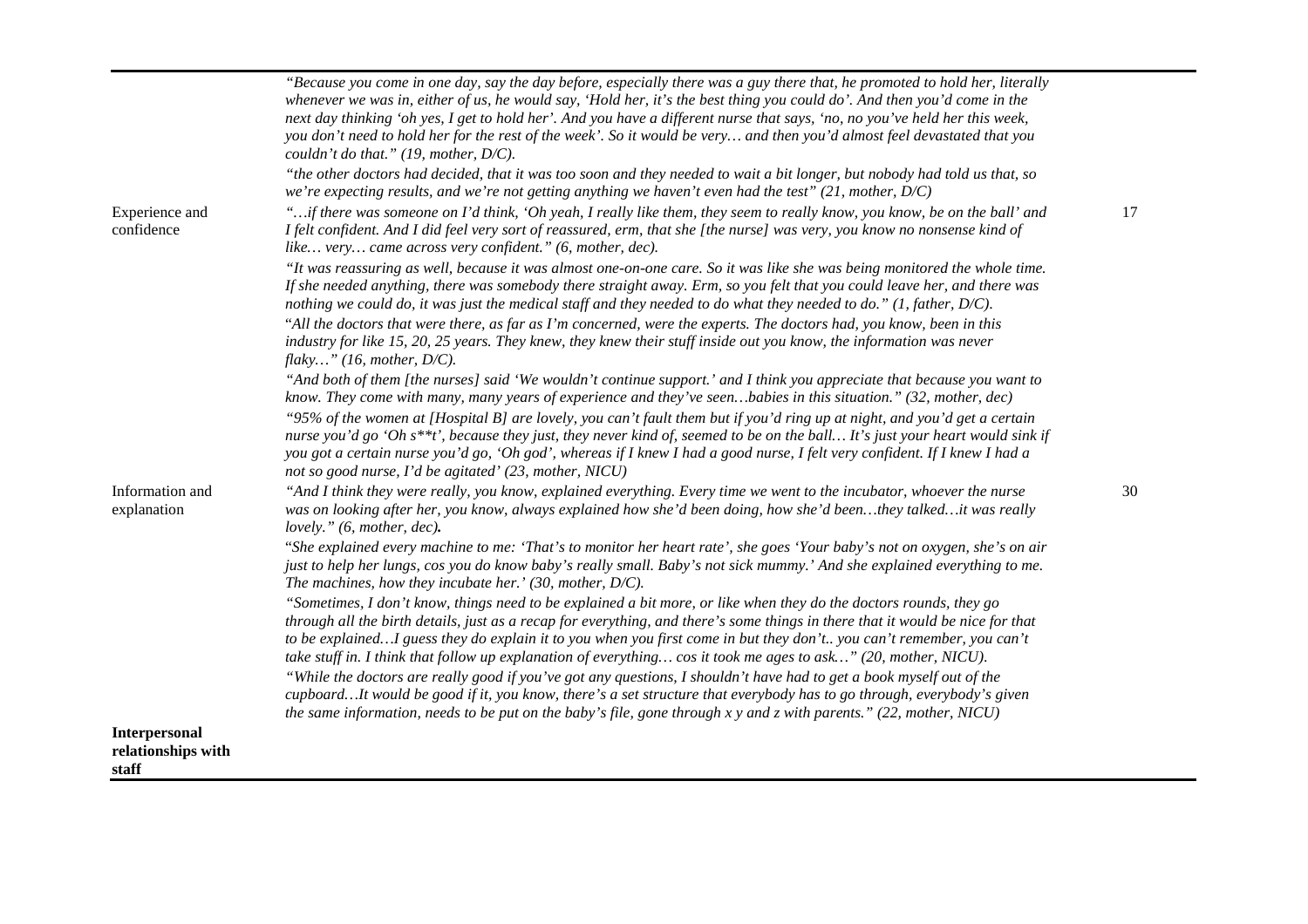| Sensitive and<br>emotional support | "It was almost overwhelming how lovely everyone was and just, before during and after, the whole process just, a really<br>sympathetic and, and came across like they were hurting too [The staff were] incredibly empathic and you know even,<br>they were giving us the, the prognosis with Z, and they had tears in their eyes you know the way that they were saying it<br>and you kind of, it makes it feel like you're a person who is experiencing a terrible thing rather than just another number<br>going through the process." (32, mother, dec).                      | 16 |
|------------------------------------|-----------------------------------------------------------------------------------------------------------------------------------------------------------------------------------------------------------------------------------------------------------------------------------------------------------------------------------------------------------------------------------------------------------------------------------------------------------------------------------------------------------------------------------------------------------------------------------|----|
|                                    | "It was almost overwhelming how lovely everyone was and just, before during and after, the whole process just, a really<br>sympathetic and, and came across like they were hurting too [The staff were] incredibly empathic and you know even,<br>they were giving us the, the prognosis with Z, and they had tears in their eyes you know the way that they were saying it<br>and you kind of, it makes it feel like you're a person who is experiencing a terrible thing rather than just another number<br>going through the process." (32, mother, dec).                      |    |
|                                    | "[The nurse] was quite patronising and she said um, because I was adamant I just wanted them to have breast milk, and<br>she said 'oh a little bit of formula won't do them any harm' She even said, she even said to me, 'why didn't you have a<br>C-section it would have been a lot easier?' This is when I was looking over D and I was upset, really upset, I didn't know<br>if she was going to make it or not.' (15, mother, $D/C$ )                                                                                                                                       |    |
|                                    | "part of you thinks that the nurse is judging you coz you're not there all the time" $(24, \text{mother}, D/C)$<br>They're constantly talking to them, when they're changing them and so on – 'hello love,' they talk to it It's not the case<br>of just cleaning and feeding them. You're talking to my baby, you're making my baby reassured." $(2,$ father, $D/C)$<br>"I felt like she genuinely cared, she wasn't just doing her job she genuinely cared um, and um, yea bless her she was just<br>amazing with him, really really good with him." $(31, \text{mother}, D/C)$ |    |
|                                    | "they just said look you know she's in safe hands, you know we love her to bits you can leave her here for as long as<br>possible, for as long as you like". $(12, Mother, D/C)$                                                                                                                                                                                                                                                                                                                                                                                                  |    |
| Reassurance and<br>encouragement   | "She kept willing us forward. 'Why don't you try this? Why don't you do his nappy?' I was like 'Oh no', very scared, but<br>very encouraged to touch him, talk to him Things around us were very positive.' (3, mother, D/C).                                                                                                                                                                                                                                                                                                                                                     | 16 |
|                                    | "They're focusing on the bright side of having a baby. They talked to me about that 'Oh she must be lovely. She's a girl,<br>she must be, sort of like, have dark hair'. And it feels great that." (10, mother, D/C)                                                                                                                                                                                                                                                                                                                                                              |    |
| Feeling like an<br>individual      | "Yeah, I just found our experience very good, it was very I suppose personal in a sense. I wasn't, I didn't feel like a piece<br>of meat. I felt like a human that was passed around and people were caringthey were really willing me on and I felt like<br>a person that was going through this and I had support around me rather than: you're in a hospital, you're passed from<br>buck to buck." $(3, mother, D/C)$                                                                                                                                                          | 18 |
|                                    | "also [nurse] was special because she treated [son] like a person not like a patient, so she listened to what he was trying<br>to tell us." $(31, mother, D/C)$                                                                                                                                                                                                                                                                                                                                                                                                                   |    |
|                                    | "The doctors, I think cos obviously they're quite stern and they just kind of come in and do what they have to do and then<br>kind of leave, which is a shame. They never really know your child inside out, they just read the sheet on topI've had<br>some doctors come in going, 'Well who's this then?', and I think well you've seen her 3 or 4 times you should know her<br>name by now, silly little things like that just, to add the personal touch." (23, mother, NICU)                                                                                                 |    |

**NB** Although 39 parents took part, the total number of interviews was 37 because two couples asked to be interviewed together.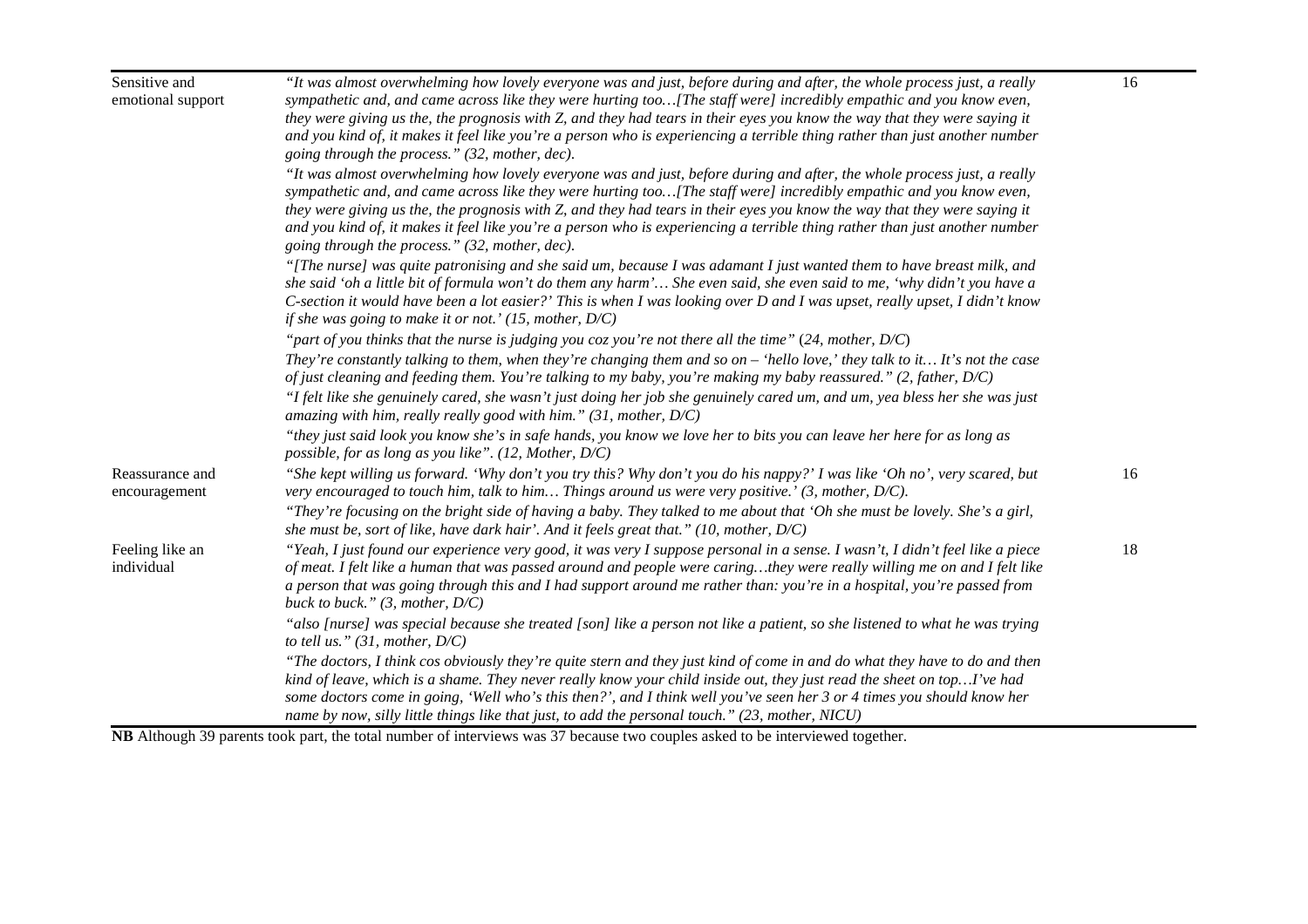#### **Parents' Involvement:** *"if there's stuff you can do, that is nice for you both"*

This theme centred around parents being able to participate in the care of their baby on the neonatal unit, and included: looking after their own baby, the challenges of expressing breast milk, and easy access to their baby.

#### *Looking after their own baby*

Twenty-two parents talked about the importance of being allowed to help with looking after their own baby, for example washing, cleaning and nappy changing, as well as being able to touch and hold their baby (12, mother, D/C) . Parents appreciated being shown how to do these things by neonatal staff, and being present when they were done as often as possible (20, mother, NICU*)*. Two parents mentioned the negative feelings that emerged as a consequence of not being allowed to help with personal care for their baby and missing out on performing parental duties (19, mother, D/C). Parents described how helping with personal care took on greater significance due to their feelings of helplessness about what was happening to their baby (1, mother, D/C).

#### *The challenges of expressing breast milk*

Ten parents described the importance of expressing breast milk in the care of their baby. While certain mothers spoke positively of a breastfeeding specialist who came round to help them, others referred to a lack of assistance from staff with expressing, as well as a lack of information regarding available facilities (21, mother, D/C). Parents also described feeling under considerable pressure from neonatal staff to produce breast milk immediately after the birth and in sufficient quantities (4, father, D/C).

#### *Easy access*

Fourteen parents mentioned that they appreciated neonatal staff facilitating as much access to their baby as possible, and their efforts to help strengthen parent-infant bonds. Units allowed twenty four hour access, and there were positive comments from parents who reported feeling welcome to visit or phone the neonatal unit any time of day or night. Staff also helped parents to develop a close relationship with their baby by taking photos, making a diary to illustrate the baby's progress and giving parents a keepsake bag (2, mother, D/C).

A further way in which staff facilitated the bond between parent and baby was by securing a place at a house run by a charity which provides free 'home away from home' accommodation for families near hospitals (a facility only available at one of the sites). This enabled parents to stay close to their baby and maintain a degree of normal family life, as well as facilitating the regular provision of breast milk. Parents described this facility as "invaluable" and "a lifesaver", and felt extremely grateful to the neonatal staff as a result of their efforts (4, father, D/C).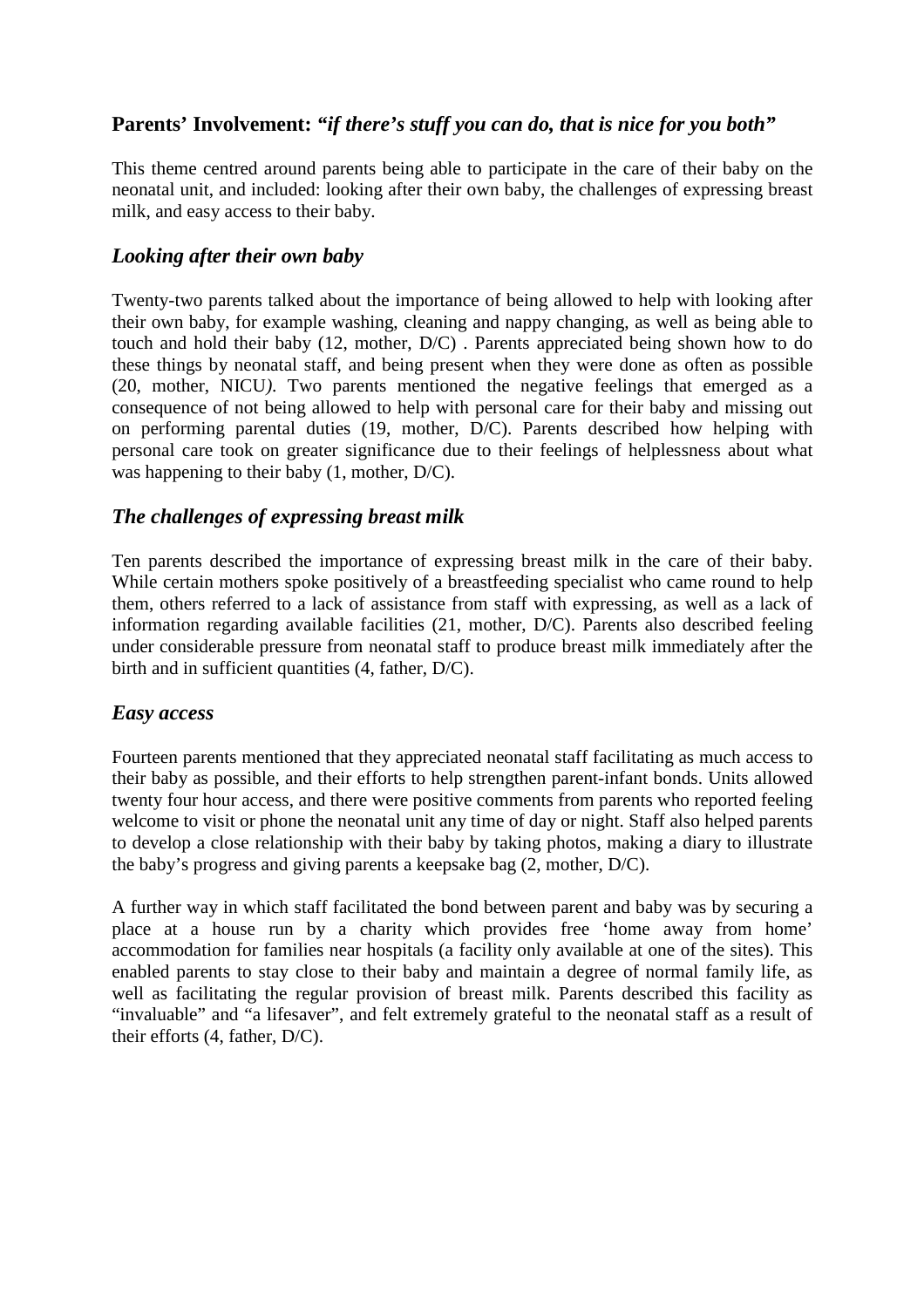#### **Staff competence and efficiency***: "they seem to really… be on the ball and I felt confident"*

Nearly all parents made reference to the importance of staff displaying competence and efficiency in their role as clinicians. This theme included the following subthemes: communication, experience and confidence, and information and explanation.

#### *Communication*

Nineteen parents cited communication, both between neonatal staff themselves and with parents, as a major factor in determining their experience of the neonatal unit. Feeling that channels of communication were always open, especially given the busy environment of the neonatal unit, helped parents feel reassured and confident (1, father, D/C). Conversely, failures in communication led to parents' lack of confidence in staff. Parents appreciated this could be partly due to the constant change over of shifts and lack of continuity of staff. A number of parents described not being informed if their baby had been moved or had experienced a sudden change in health, while others mentioned procedures or transfers happening without any apparent communication between staff (2, mother, D/C).

Just under a quarter of parents said being given conflicting advice and information from staff was confusing and stressful. While they understood that staff may have differences in personal opinion, parents felt that these issues should be discussed beforehand so they were not given inconsistent advice. For example, some nurses promoted kangaroo care, and therefore encouraged parents to hold their baby as much as possible, while others on the same ward were opposed to it and parents felt reprimanded for wanting to. This left some parents bewildered and in fear of doing the wrong thing. One set of parents describe how it felt to get their hopes up only to have them dashed the next day when a different member of staff had a conflicting opinion (19, mother, D/C). Another mother described how she and her husband were told that their baby had gone for some tests, but later found out that the doctors had decided to postpone these tests (21, mother, D/C).

### *Experience and confidence*

Just under half of parents interviewed describe the importance of feeling that neonatal staff were, as several mothers put it, '*on the ball'*. Staff behaving in a confident manner reassured parents that the situation was under control, and that their child was receiving the best possible clinical care (6, mother, dec). Staff being vigilant and attentive by making frequent checks, taking notes every few minutes, maintaining cleanliness and regularly monitoring their baby was extremely important to parents. Witnessing efficiency and professionalism made parents feel more comfortable at having to leave their baby in hospital (1, father, D/C). Feeling that some of the neonatal doctors and nurses were very experienced, dedicated to their job and highly knowledgeable was valued by several parents, as it gave them further confidence that their child was in expert hands (16, mother, D/C). For one mother who had to make the difficult decision about whether to turn her daughter's life support machine off, feeling the staff were experienced helped her make this difficult decision (32, mother, dec).

While the majority of parents were positive about the clinical competence and capabilities of most of the staff, a number of parents expressed worries over a small proportion of the neonatal nurses. The perception of lack of competence among this minority of staff led to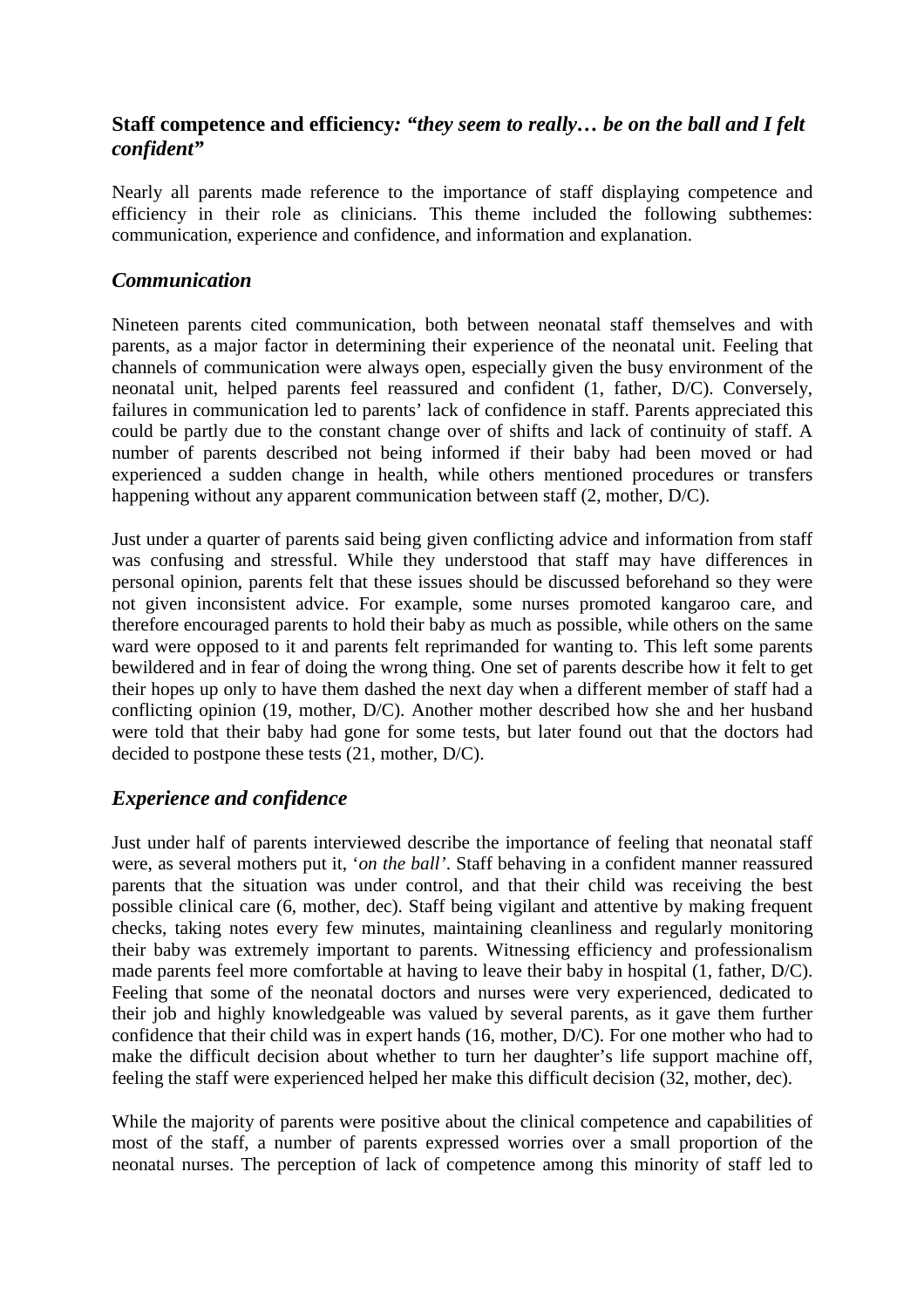stress and made parents feel like they were not doing enough for their baby (23, mother, NICU).

### *Information and explanation*

Thirty parents mentioned that they valued staff providing information and explaining medical details. Staff volunteering explanations and being able to answer questions reassured parents. Most parents wanted frequent updates on their baby's health, and they also appreciated information about their baby's daily routine (6, mother, dec). The way in which staff explained complicated, and sometimes distressing, medical details about the health and progress of their baby was also important to parents. Taking time to explain and using accessible language was valued by many parents (30, mother, D/C). However, some parents mentioned finding it difficult and overwhelming to try and take in all the information being given and felt that staff did not appreciate the sheer volume of information they had to take in. Consequently parents described being scared of missing or forgetting important information. Some were intimidated by the whole experience and therefore hesitant to ask questions (20, mother, NICU). There was a general feeling among some parents that 'if you don't know, you can't ask', especially concerning the long-term care of their baby. Some felt the information was not tailored for the parents of premature babies and given the complexity of the situation expressed a desire for a specific premature baby advisor. A number of parents described having to find out general information for themselves, either from posters in the neonatal unit, other parents or from pamphlets they happened to pick up (22, mother, NICU).

#### **Interpersonal relationships with staff***:* **"***They make you feel like you***'***re a person who is experiencing a terrible thing rather than just another number"*

The majority of parents cited staff empathy as an important factor in their experience of the neonatal unit. This theme refers to the interpersonal interactions with the staff, such as sensitive and emotional support, reassurance and encouragement, and being made to feel like an individual. Even if staff were professional and clearly skilled at their job, it was the kindness and compassion of certain staff that often stood out in the minds of parents.

#### *Sensitive and emotional support*

Sixteen parents cited the kind and caring nature of the staff, and the emotional support they provided as positive aspects of NICU care. Some parents described it as like being in a family with the staff, a sense of 'we're all in this together', which made it easier for them to cope. A substantial number of parents commended the nurses for treating their role on the neonatal team as more than just a job; they felt that neonatal nurses went out of their way to provide emotional support and beyond their functional duties to care for both the parents and baby. Small acts of kindness such as providing cups of tea, common courtesies, and being polite and friendly were also much appreciated by parents. Parents spoke about the neonatal staff's sensitivity to parents. Some nurses showed personal concern for the welfare of the parents, and encouraged parents to look after themselves. One of the parents whose baby died particularly praised the empathy of staff (32, mother, dec). Conversely, when parents experienced a lack of sensitivity or empathy from neonatal staff they found this distressing (15, mother, D/C). One mother described feeling judged for not being there all the time (24, mother, D/C).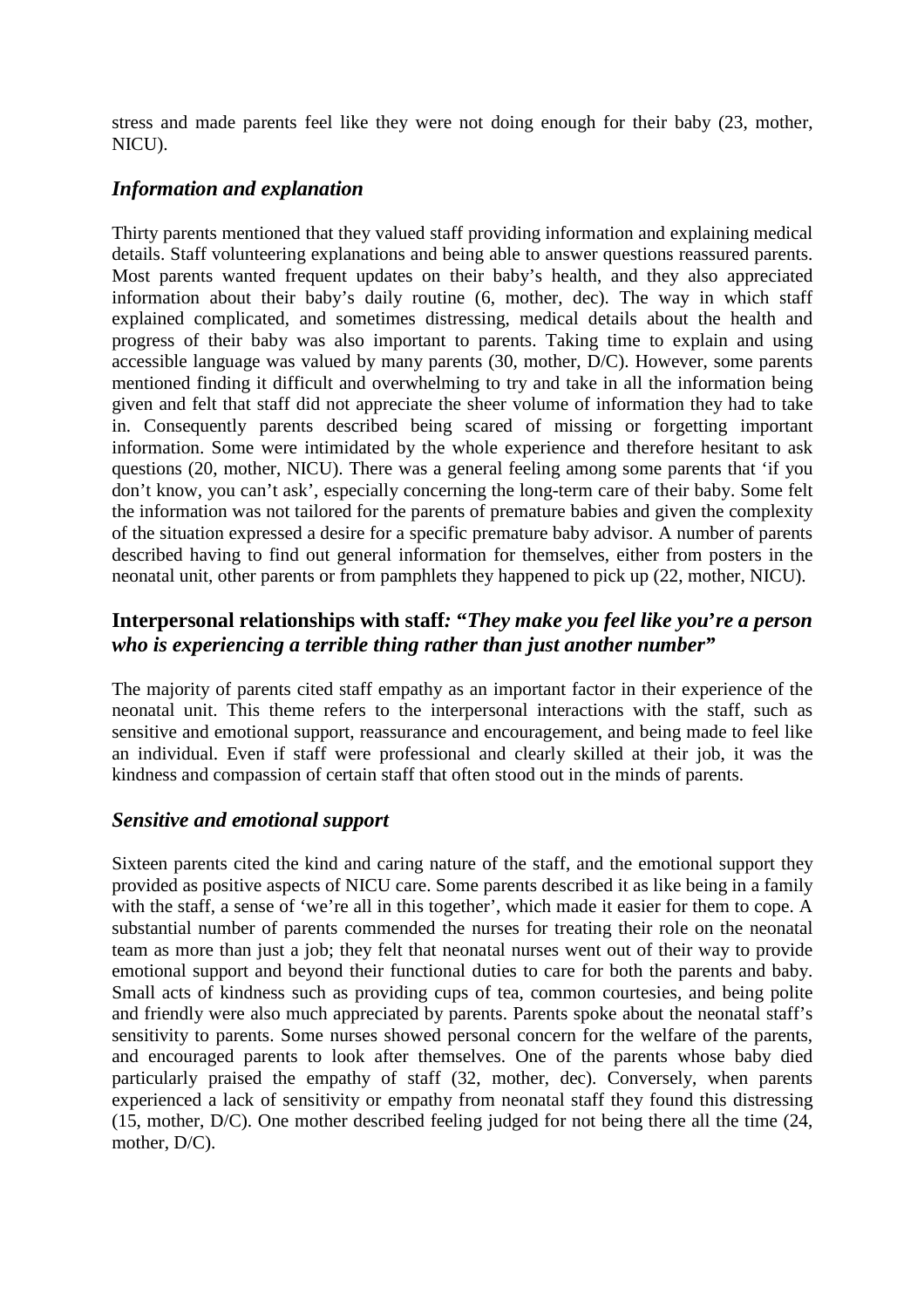Parents also highlighted how staff showed similar support and sensitivity to their babies. For example one father valued the nurses taking time to talk to the baby and provide comfort (2, father, D/C). Two mothers also described nurses that were particularly caring and loving to the baby (31, mother, D/C and 12, mother, D/C). For one mother this helped her leave her baby in the NICU when she had to go home.

#### *Reassurance and encouragement*

Sixteen parents mentioned receiving reassurance, encouragement and praise from staff as a beneficial experience in the NICU (3, mother, D/C). Parents understood that staff have to be realistic about the baby's prognosis, but they appreciated their efforts to find the positive in a situation and build parents' confidence back up during low moments (10, mother, D/C).

#### *Feeling like an individual*

Just under half of parents discussed being made to feel like an individual by staff. Parents valued feeling that their baby was important and treated as an individual. Staff knowing parents' names and remembering details from previous conversations made parents feel like they were high on a list of priorities and receiving personalised care (3, mother, D/C).

Parents also valued the staff making the baby feel like a person, not a patient (13, mother, D/C). In contrast, feeling anonymous contributed to a negative experience of care for some parents, who expressed feeling disappointed that staff did not know them or their babies (23, mother, NICU).

## **Discussion**

This study identified three domains that were important factors in determining parents' experiences with NICUs following very preterm birth. These were parents' involvement in looking after their premature baby, staff competence and efficiency, and interpersonal relationships with staff.

The themes reported in the current study confirm the findings of previous qualitative and quantitative research. For example, previous studies have consistently identified parents' involvement in the care of their preterm baby as extremely important to them [14,21,22]. Studies show that parents with infants hospitalised in NICUs are most worried about the alteration in their parental role e.g. [23]. Performing parental duties, such as feeding, changing and holding their baby, has been recognised as a means of parents connecting with their baby and taking on the role and identity of parents [6,24-26]. A previous interview study with mothers also found that when mothers are involved in their child's care they report a feeling of *"participation"* and more positive well-being [22]. The process of attachment can be delayed or disrupted after having a preterm baby and supporting this bond is particularly important as it has long-term consequences for the parent-infant relationship and the baby's development [10]. Our findings also highlight the importance of supporting mothers in expressing and breastfeeding, and indicate how difficult this can be for some women and their partners. A previous qualitative study with mothers indicated that mother's felt their main purpose during their baby's stay was to express milk and the authors suggest a number of recommendations such as staff providing encouragement and support to breastfeeding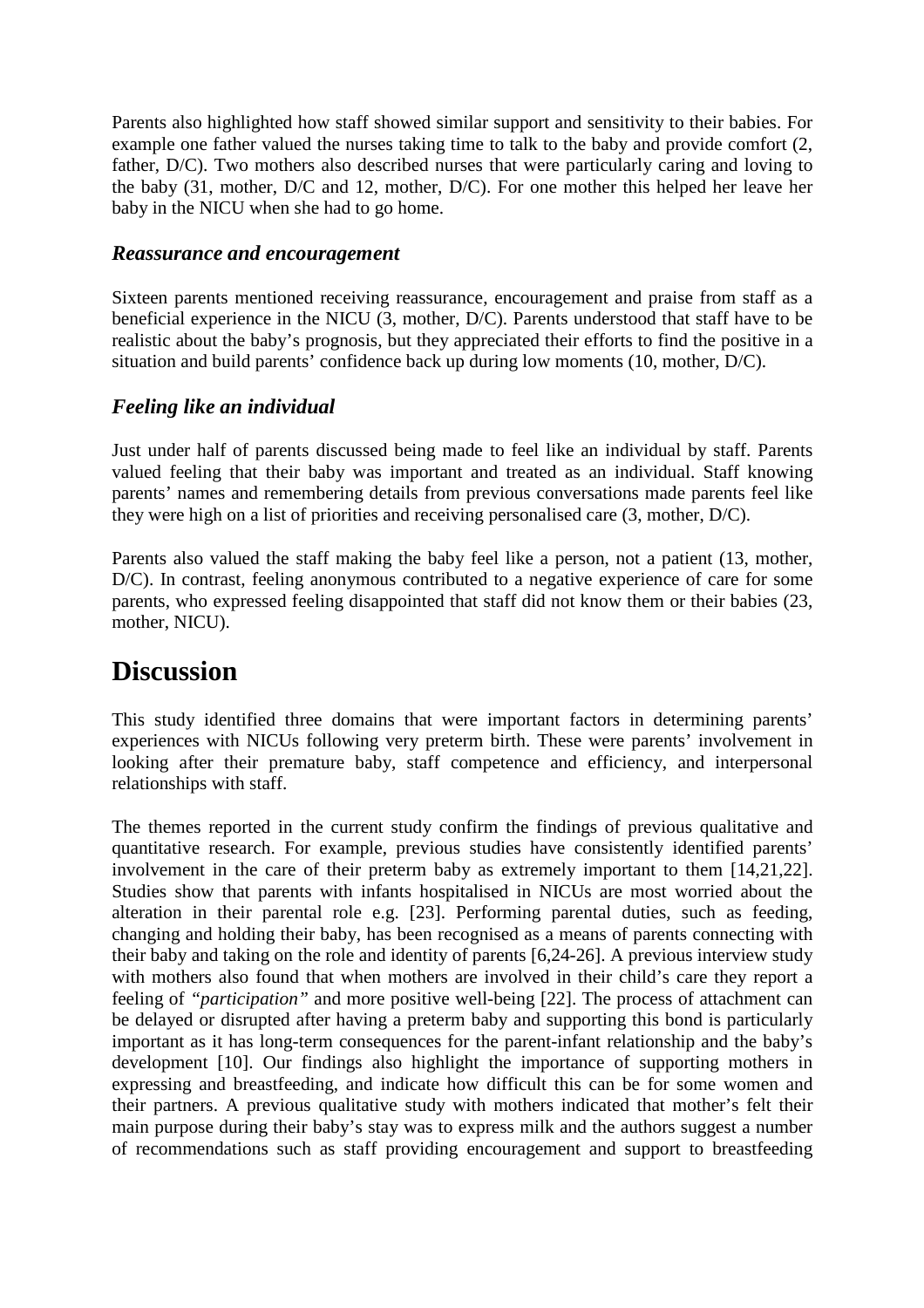mothers, providing a private room for breastfeeding and expressing, and referral to a breastfeeding counsellor for support where necessary [27].

Our finding of the importance to parents of communication is consistent with previous studies which found parental satisfaction to be highly dependent on the amount and quality of communication between the care providers and the parents [28-32]. Receiving conflicting advice and mixed messages from staff can heighten the anxiety of parents. This was highlighted by the POPPY Steering Group [7] who noted that, at a time of vulnerability, it was 'crushing' to follow one person's advice and then feel criticised by another staff member.

Similarly, the importance of staff competence and of parents feeling assured by the vigilance, experience and knowledge of staff is consistent with previous research [8,28]. Indeed a largescale study of neonatal care found the best aspect of care to be the skill and experience of nurses [33]. Whilst most parents wanted as much information as possible, some felt overwhelmed by the sheer volume of information provided and struggled to process it all. Thus, it is crucial for staff to reinforce and repeat information, and allow time for parents to ask questions to clarify their understanding [34]. Moreover, whenever possible, it would seem important for staff to individually assess parent preferences and tailor the informationgiving accordingly [16].

The majority of parents cited interpersonal relationships with staff as one of the most important factors affecting their satisfaction with the neonatal intensive care unit. Again, this is similar to previous studies [7,16]. For example, in interviews with mothers, neonatal nurses who 'chatted' were singled out as those who truly made a difference to parents' neonatal experience [29]. Some researchers maintain that neonatal nursing is a three way interactional process between nurse, mother, and baby, and nursing both the mother and infant facilitates the connection between the mother and baby [29,35,36]. It is also thought that social interactions with staff on a more personal level is important because it makes it less intimidating to ask questions and easier to express concerns [37]. This in turn facilitates parents' ability to actively participate and take up their role of primary caregiver [37].

#### **Strengths**

This study provides an in-depth insight into the experiences and satisfaction with care of parents of very preterm babies in the NICU. The inclusion of fathers and bereaved parents also provides a valuable and unique perspective of their experiences of the NICU. Trustworthiness was enhanced by the use of a well-established and appropriate form of analysis, ensuring that participants were given adequate opportunity to refuse participation in the study, the encouragement of a rapport between interviewer and interviewee, frequent debriefing sessions between the team members, and a discussion of results with peers who were not part of the research team.

#### **Limitations**

These results should be considered keeping in mind that parents' evaluation of care in the NICU was not the aim of these interviews. Therefore parents' views on this topic might not have been explored fully.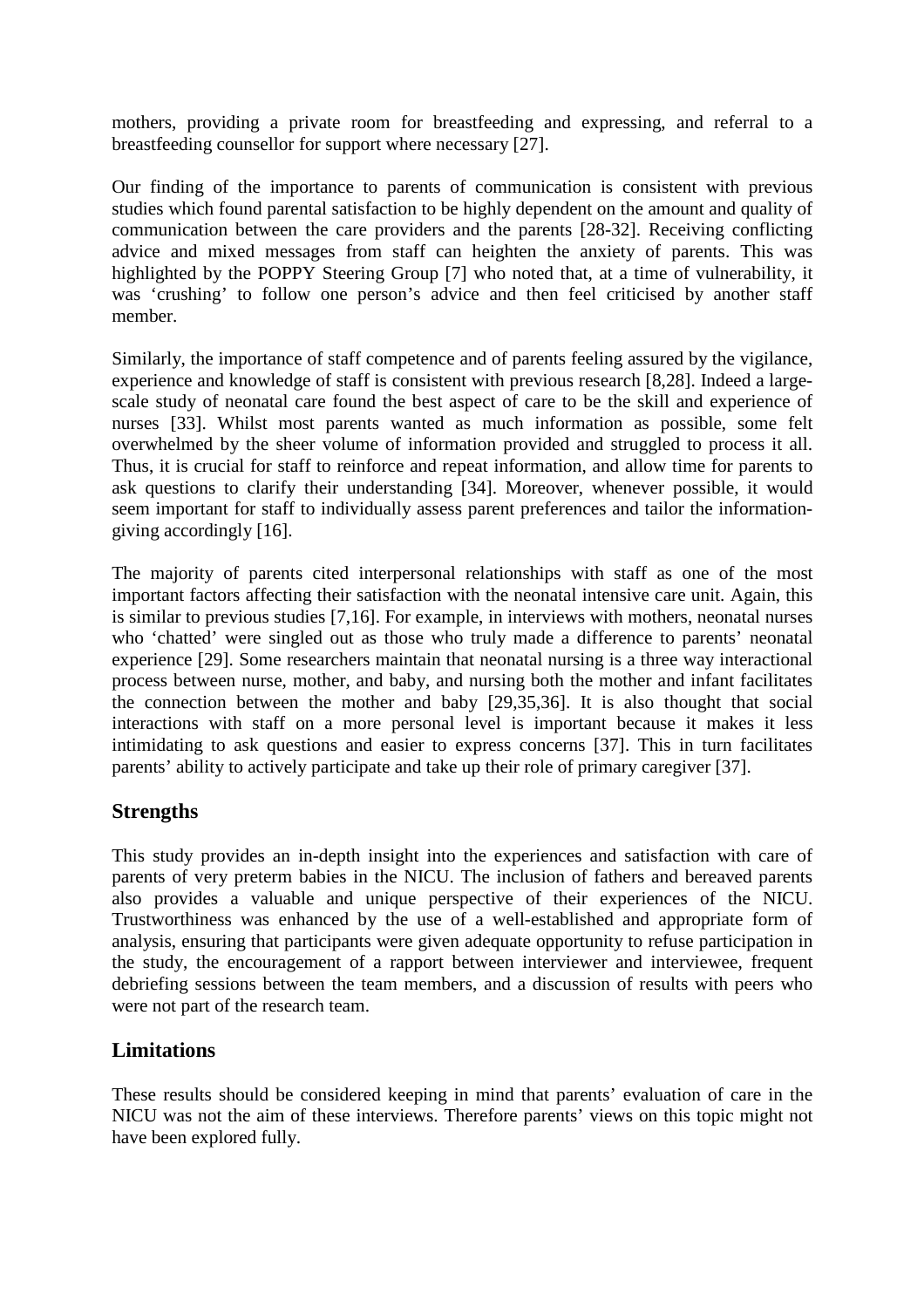One quarter of parents accepted the invitation to be interviewed, which is a good response for this type of study. However, the experiences reported in this study may not be applicable to all parents who give birth to a very premature baby. For example, there is evidence to suggest that there is a higher incidence of very preterm birth in certain ethnic groups [38] and in women from very deprived areas [39]. The current sample comprised of largely white, educated and married parents which suggests a possible self-selection bias (as parents responded to a letter of invitation only it was not possible to collect information about parents who did not accept our invitation to take part). Therefore more research is needed to explore if these finding are applicable to parents from different backgrounds. Furthermore, parents were recruited from three tertiary care sites in South East England and it is possible that perceptions of care could vary across levels of units and different locations.

The interviews were conducted between one month and almost a year after the birth, and as such, the experience may not have been at the forefront of the parents' memories. However, the infants were on the neonatal unit for many weeks and such a significant and emotional experience is often remembered well [40]. Studies also show that satisfaction assessed early on may be particularly influenced by expectations, and as many very preterm births are unexpected this could have a negative impact on satisfaction ratings. In comparison, parents may report higher satisfaction post-discharge because of their baby's improved condition compared to when they were first on NICU.

One other possible limitation of this study, as noted in other studies of patient satisfaction, is that parents might be reluctant to express critical comments about the care, a so-called 'gratitude bias' towards the staff who cared for their preterm baby [41]. This should have been minimised by the fact that the researcher carrying out the interviews was not involved in clinical care. However, the involvement of clinicians in identifying potential participants (letter of invitation was signed by the consultant neonatologist) may have influenced who responded to the invitation to participate and may have led to a socially desirable response [41,18]. Future studies should consider methods to remove this potential bias, such as letters being sent from someone not involved in the mother's or baby's care.

#### **Implications**

Although not designed to directly explore parents' experiences of the NICU, the findings of this study and other studies in the field, have a number of implications for clinical practice. Firstly, although our sample was not selected to be representative, the findings suggest there is considerable scope to improve family centred care. All staff can contribute to family centred care, and it is important that training is provided so that family centred care can be implemented across units. It is also crucial that parents are given the opportunity to provide feedback about their experiences of the NICU [10]. Secondly, since involvement in the care of their baby is important to parents, staff in NICUs should facilitate parent participation as much as possible in looking after their own baby [6]. Some parents described a diary that staff kept about their baby's care, which helped keep parents informed when they could not be there. Practices like this could be more widely adopted across NICUs. Thirdly, clear and effective strategies should be employed to aid communication between staff and parents. For example, some hospitals have integrated notes kept at the baby's cot-side so that information is accessible to parents in clear language [10]. Another innovative approach is using technology such as BabyLink, a software program that produces reports summarising the baby's clinical condition accessible to parents [42]. Providing audiotapes of parent-doctor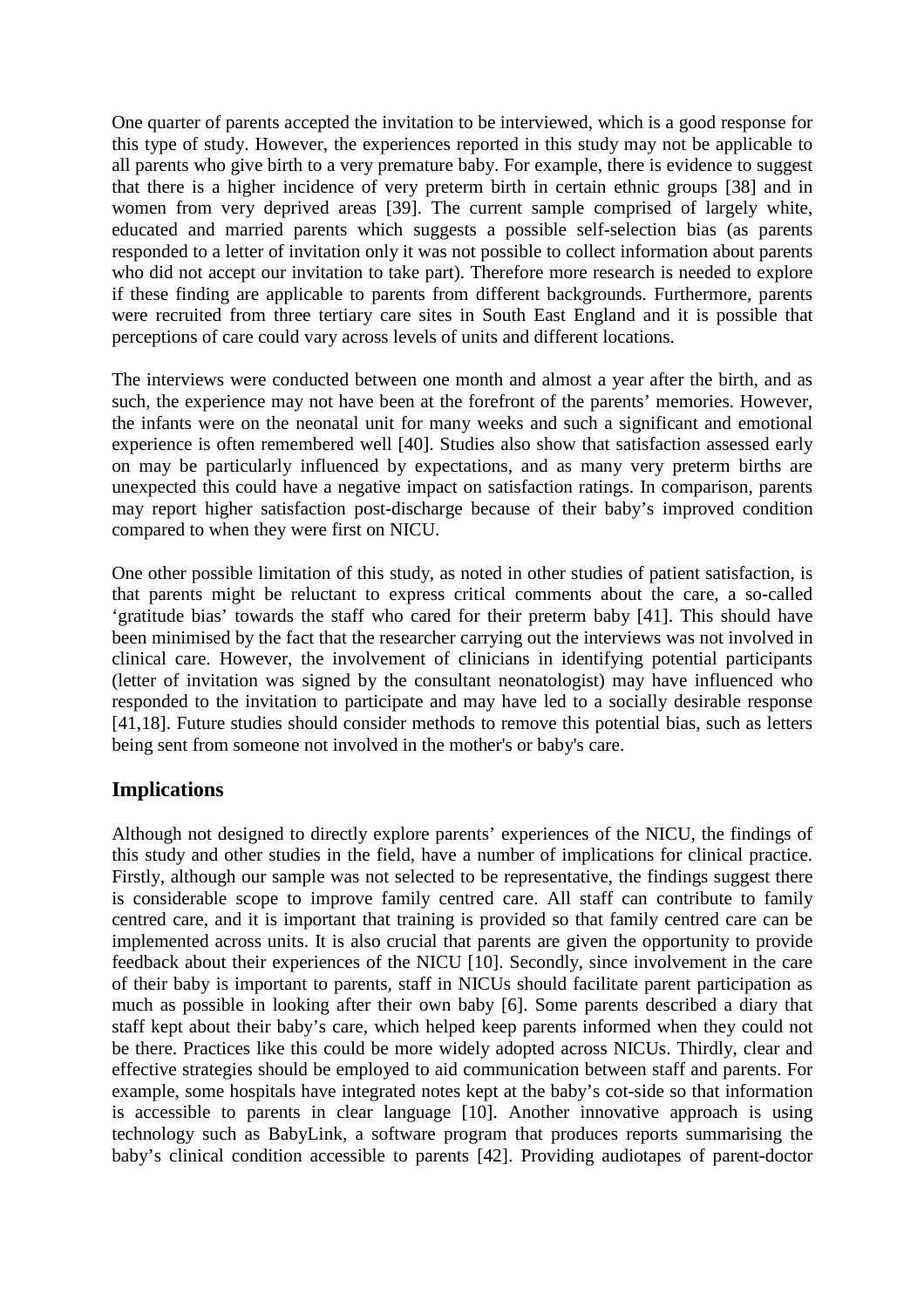consultations could be another way of improving parents' satisfaction with communication [43].

## **Conclusions**

In summary, the present research provides an insight into the factors considered most important in determining parents' experiences and satisfaction with neonatal care. While parents were largely satisfied with care, most felt there were aspects that could be improved to alleviate or reduce distress and anxiety. This study suggests that the most important determinants of parents' satisfaction with NICU care are being able to perform parental tasks, proficient communication, good information provision and sensitive and emotional support. Understanding the experiences of parents as they try to cope with their premature baby can inform the development of family-centred practice in neonatal intensive care units [29].

# **Competing interests**

The authors declare that they have no competing interests.

# **Authors' contributions**

GR analysed the data and contributed to the writing, revision and final approval of the manuscript. AS contributed to the protocol, co-ordinated the study, interviewed the parents, supervised analysis of the data and contributed to the revision and final approval of the manuscript. HR contributed to the protocol and contributed to the revision and final approval of the manuscript. JA and GG (representatives from parent groups) contributed to the protocol and contributed to the revision and final approval of the manuscript. LD designed the study, contributed to the protocol and contributed to the revision and final approval of the manuscript. SA designed the study, contributed to the protocol, supervised analysis of the data and contributed to the writing, revision and final approval of the manuscript.

# **Authors' information**

GR worked on this study as part of her MSc. in Experimental Psychology at the University of Sussex.

AS is a Research Fellow at the Centre for Maternal and Child Health Research at City University London.

HR is a Senior Clinical Lecturer and Consultant Neonatologist at Royal Sussex County Hospital, Brighton.

JA and GG are representatives from parents groups (Bliss and NCT, respectively).

LD is the Chief Investigator of the NIHR Preterm Birth Programme.

SA is a Professor of Maternal and Child Health Research at City University London.

## **Acknowledgements**

The authors would like to thank the parents who so generously shared their experiences. The research team acknowledge the support of the National Institute for Health Research through the Comprehensive Clinical Research Network. The Preterm Birth Programme presents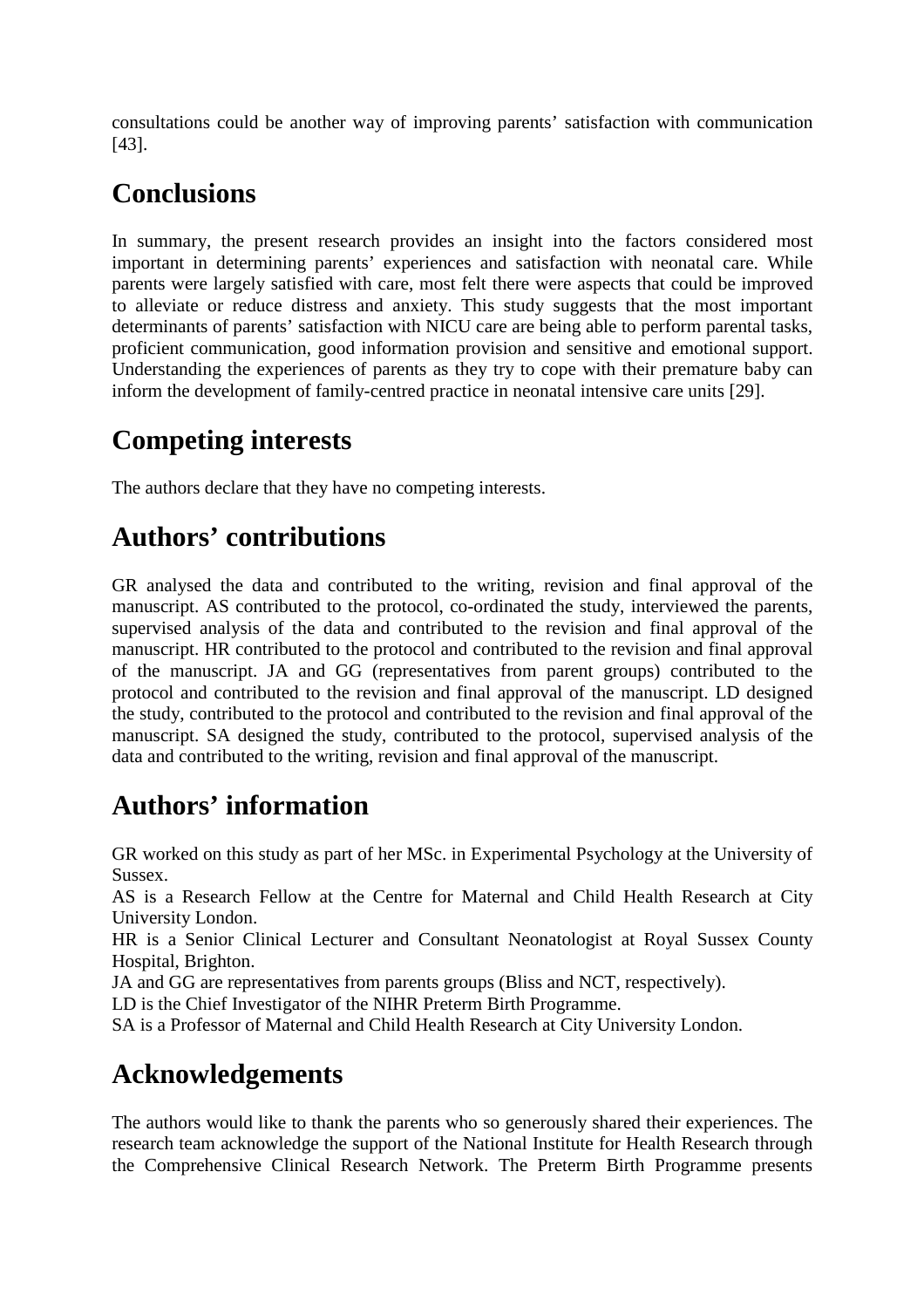independent research funded by the National Institute for Health Research (NIHR) under its Programme Grants for Applied Research funding scheme (RP-PG- 0609-10107). The views expressed are those of the authors and not necessarily those of the NHS, the NIHR or the Department of Health.

*The Very Preterm Birth Qualitative Collaborative Group* 

*Project Group:* Alexandra Sawyer, Heike Rabe, Jane Abbott, Gill Gyte, Lelia Duley, Susan Ayers; *Principal Investigators at each site:* Narendra Aladangady, Dushyant Batra, Arun Kumar, Heike Rabe; *Research/Neonatal Nurses:* Johnette Brown, Liz Lance, Lyn Ooi.

### **References**

1. Chow Y, Dattani N, Hilder L, Macfarlane A, Moser K: **Introducing new data on gestation-specific infant mortality among babies born in 2005 in England and Wales. Presents analyses of infant mortality by gestational age and social and biological factors.** *Health Stat Q* 2007, **35:**13–27.

2. Bhutta AT, Cleves MA, Casey PH, Cradock MM, Anand KJS: **Cognitive and behavioral outcomes of school-aged children who were born preterm: A meta-analysis.** *JAMA* 2002, **288:**728–737.

3. Zeitlin J, Draper ES, Kollee L, Milligan D, Boerch K, Agostino R, Gortner L, Van Reempts P, Chabernaud JL, Gadzinowski J, MOSAIC Research Group: **Differences in rates and short-term outcome of live births before 32 weeks of gestation in Europe in 2003: results from the MOSAIC cohort.** *Pediatrics* 2008, **121:**936–944.

4. Siegel R, Gardner SL, Merenstein GB: **Families in crisis: theoretic and practical considerations**. In *Handbook of Neonatal Intensive Care Eds.* Edited by Merenstein GB Gardner SL. Missouri: Mosby; 2002:725–753.

5. Saigal S, Doyle LW: **An overview of mortality and sequelae of preterm birth from infancy to adulthood.** *Lancet* 2008, **371:**261–269.

6. Lupton D, Fenwick J: **'They've forgotten that I'm the mum': constructing and practicing motherhood in special care nurseries.** *Soc Sci Med* 2001, **53:**1011–1021.

7. POPPY Steering Group: **Family-centred care in neonatal units. A summary of research results and recommendations from the POPPY project**. In *.* London: NCT; 2009.

8. Mundy CA: **Assessment of family needs in neonatal intensive care units.** *Am J Crit Care* 2010, **19:**156–163.

9. Redshaw ME, Hamilton KES: **Family centred care? Facilities, information and support for parents in UK neonatal units.** *Arch Dis Child- Fetal Neonatal Ed* 2010, **95:**365–368.

10. Cockcroft S: **How can family centred care be improved to meet the needs of parents with a premature baby in neonatal intensive care?** *J Neonatal Nurs* 2012, **18:**105–110.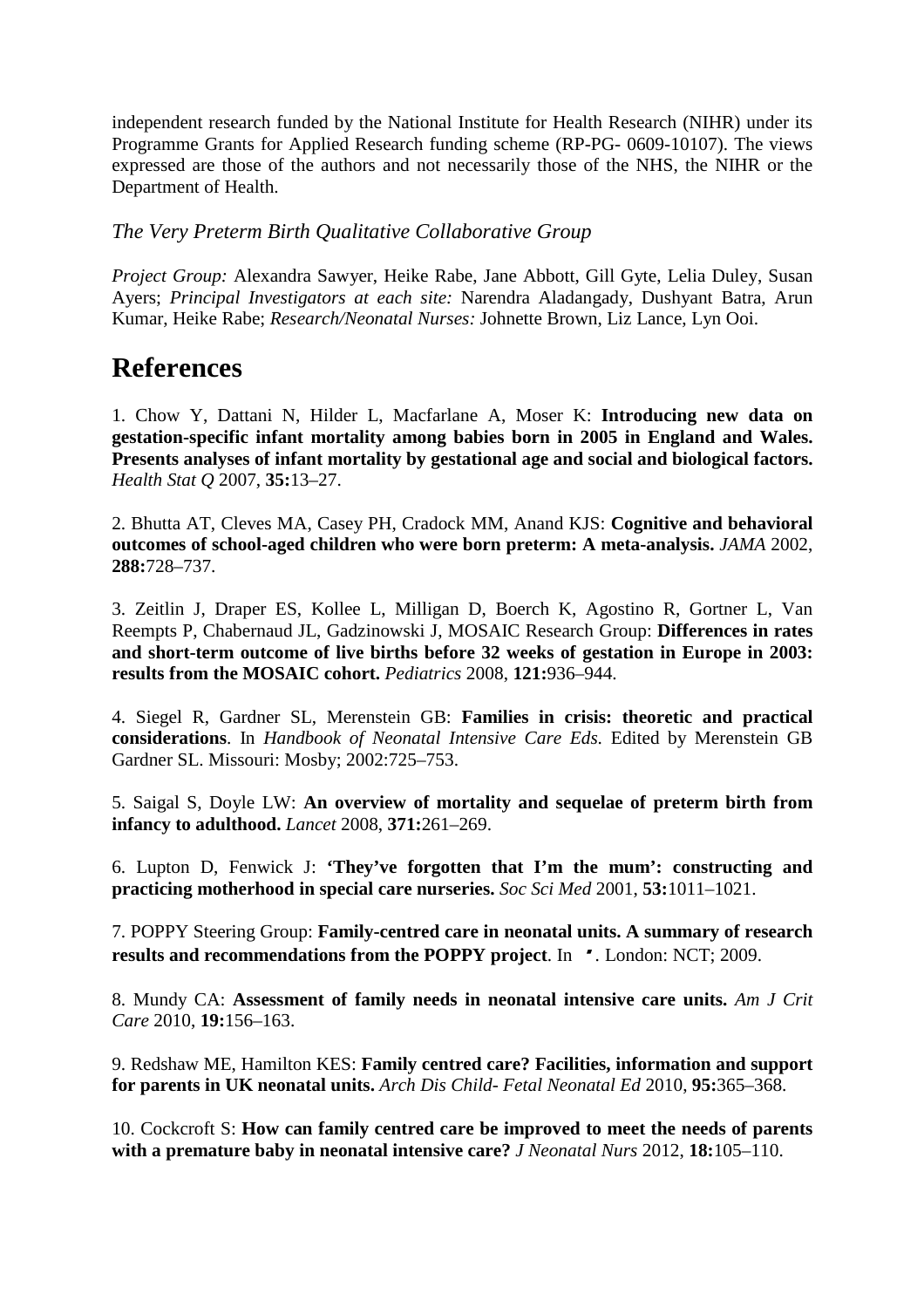11. Jackson JL, Chamberlin J, Kroenke K: **Predictors of patient satisfaction.** *Soc Sci Med* 2001, **52:**609–620.

12. Sitzia J, Wood N: **Patient Satisfaction: A review of issues and concepts.** *Soc Sci Med* 1997, **12:**1829–1843.

13. Aagaard H, Hall EOC: **Mothers' Experiences of Having a Preterm Infant in the Neonatal Care Unit: A Meta-Synthesis.** *J Pediatr Nurs* 2008, **23:**26–36.

14. Roller CG: **Getting to know you: Mothers' experiences of kangaroo care.** *J Obstet Gynecol Neonatal Nurs* 2005, **34:**210–217.

15. Gale G, Franck LS: **Toward a standard of care for parents of infants in the neonatal intensive care unit.** *Crit Care Nurs* 1998, **18:**62–64.

16. Auslander GK, Netzer D, Arad I: **Parents' Satisfaction With Care in the Neonatal Intensive Care Unit: The Role of Sociocultural Factors.** *Child Health Care* 2003, **32:**17– 36.

17. Sawyer A, Rabe H, Abbott J, Gyte G, Duley L, Ayers S: **Parents' experiences and satisfaction with care during the birth of their very preterm baby: a qualitative study.** *BJOG* 2013, **120:**637–643.

18. Britton JR: **The assessment of satisfaction with care in the perinatal period.** *J Psychosom Obstet Gynecol* 2012, **33:**37–44.

19. Arnold L, Sawyer A, Rabe H, Abbott J, Gyte G, Duley L, Ayers S: **Parents' first moments with their very preterm babies: a qualitative study.** *BMJ Open* 2013, **:**e002487. doi:10.1136/bmjopen-2012-002487.

20. Braun V, Clarke V: **Using thematic analysis in psychology.** *Qual Res Psychol* 2006, **3:**77–101.

21. Baum N, Weidberg Z, Osher Y, Kohelet D: **No longer pregnant, now yet a mother: Giving birth prematurely to a very-low-birth-weight baby.** *Qual Health Res* 2012, **22:**595–606.

22. Wigert H, Johansson R, Berg M, Hellstrom AL: **Mothers' experiences of having their newborn child in a neonatal intensive care unit.** *Scand J Caring Sci* 2006, **20:**35–41.

23. Shaw RJ, Deblois T, Ikuta L, Ginzburg K, Fleisher B, Koopman C: **Acute stress disorder among parents of infants in the neonatal intensive care nursery.** *Psychosomatics* 2006, **47:**206–212.

24. Smith VC, Steelfisher GK, Salhi C, Shen LY: **Coping with the neonatal intensive care unit experience: parents' strategies and views of staff support.** *J Perinat Neonatal Nurs* 2012, **26:**343–352.

25. Nykvist KH, Engvall G: **Parents as their infant's primary caregivers in a neonatal intensive care unit.** *J Pediatr Nurs* 2009, **24:**153–163.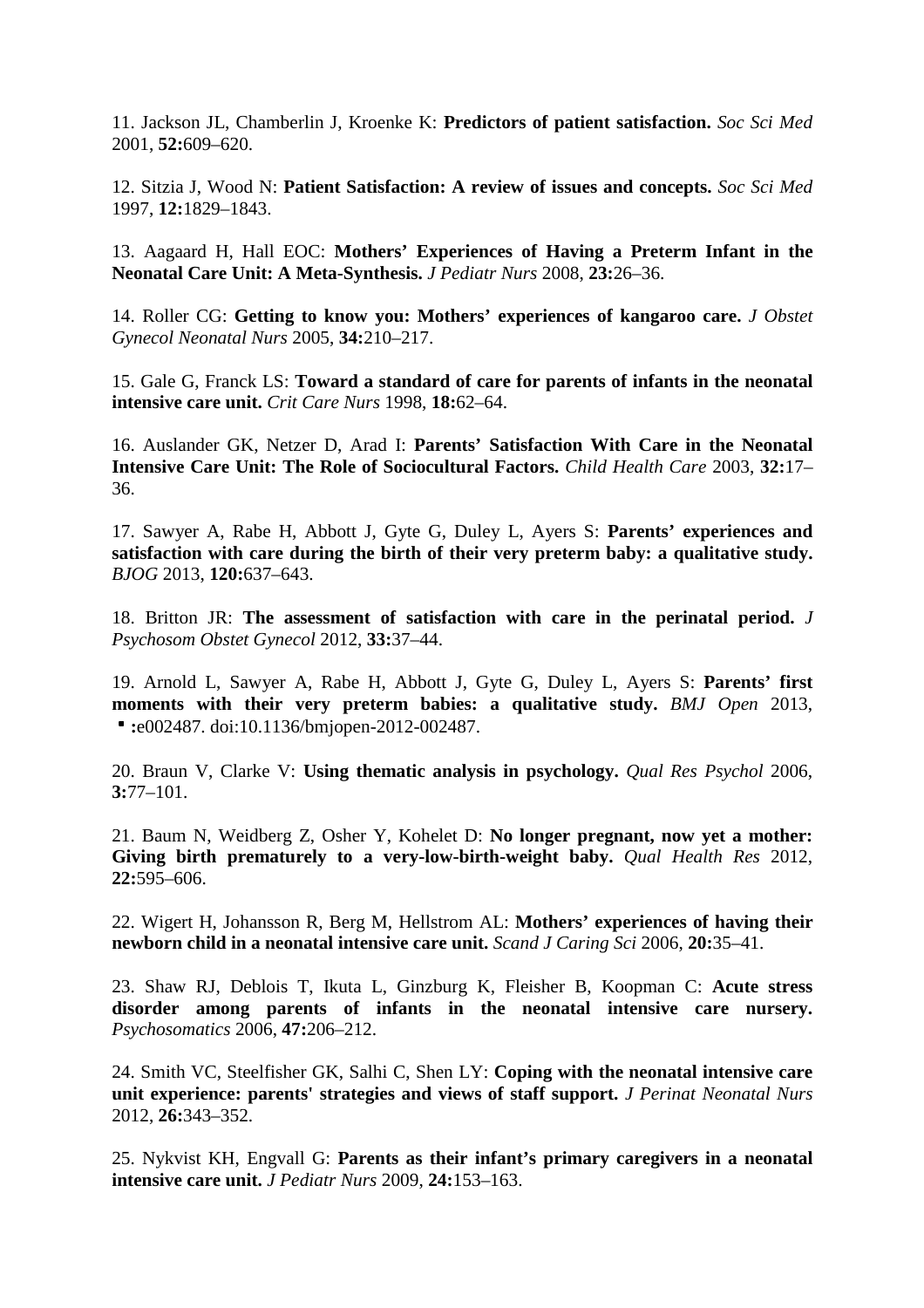26. Redshaw M, Harris A, Ingram J: **Delivering Neonatal Care: The Neonatal Unit as a Working Environment: A Survey of Neonatal Unit Nursing**. London: HMSO; 1996.

27. Harrison H: **The principles of family centred care.** *Pediatrics* 1996, **92:**643–650.

28. Andaleeb S: **Determinants of customer satisfaction with hospitals: a managerial model.** *Int. J Health Care Qual Assur* 1988, **11:**181–187.

29. Fenwick J, Barclay L, Schmied V: **'Chatting': an important clinical tool in facilitating mothering in neonatal nurseries.** *J Adv Nurs* 2001, **33:**583–593.

30. Padden T, Glenn S: **Maternal experiences of preterm birth and neonatal intensive care.** *J Reprod Infant Psychol* 1997, **15:**121–139.

31. Cescutti-Butler L, Galvin K: **Parents' perceptions of staff competency in a neonatal intensive care unit.** *J Clin Nurs* 2003, **12:**752–761.

32. Mitchell-DiCenso A, Guyatt G, Paes B, Blatz S, Kirpalani H, Fryers M, Husberger M, Pinelli J, Van Dover L, Southwell D: **A new measure of parent satisfaction with medical care provided in the neonatal intensive care unit.** *J Clin Epidemiol* 1996, **49:**313–318.

33. Redshaw ME, Harris A: **Maternal perceptions of neonatal care.** *Acta Paediatr* 1995, **84:**593–598.

34. Jones L, Woodhouse D, Rowe J: **Effective nurse parent communication: a study of parents' perceptions in the NICU environment.** *Patient Educ Couns* 2007, **69:**206–212.

35. Fenwick J, Barclay L, Schmied V: **Craving closeness: a grounded theory analysis of women's experiences of mothering in the Special Care Nursery.** *Women Birth* 2008, **21:**71–85.

36. Kenner C: **Caring for the NICU parent.** *J Perinat Neonatal Nurs* 1990, **4:**78–87.

37. Hurst I: **Vigilant watching over: Mothers' actions to safeguard their premature babies in the newborn intensive care nursery.** *J Perinat Neonatal Nurs* 2001, **21:**23–60.

38. Aveyard P, Cheng KK, Manaseki S, Gardosi J: **The risk of preterm delivery in women from different ethnic groups.** *Br J Obstet Gynaecol* 2002, **109:**894–899.

39. Smith LK, Draper ES, Manktelow BN, Dorling JS, Field DJ: **Socioeconomic inequalities in very preterm birth rates.** *Arch Dis Child Fetal Neonatal Ed* 2007, **92:**F11–F14.

40. Wereszczak J, Miles MS, Holditch-Davis D: **Maternal recall of the neonatal intensive care unit.** *Neonatal Netw* 1997, **16:**33–40.

41. Van Teijlingen ER, Hundley V, Rennie AM, Graham W, Fitzmaurice A: **Maternity satisfaction studies and their limitations: "What is, must still be best".** *Birth* 2003, **30:**75–82.